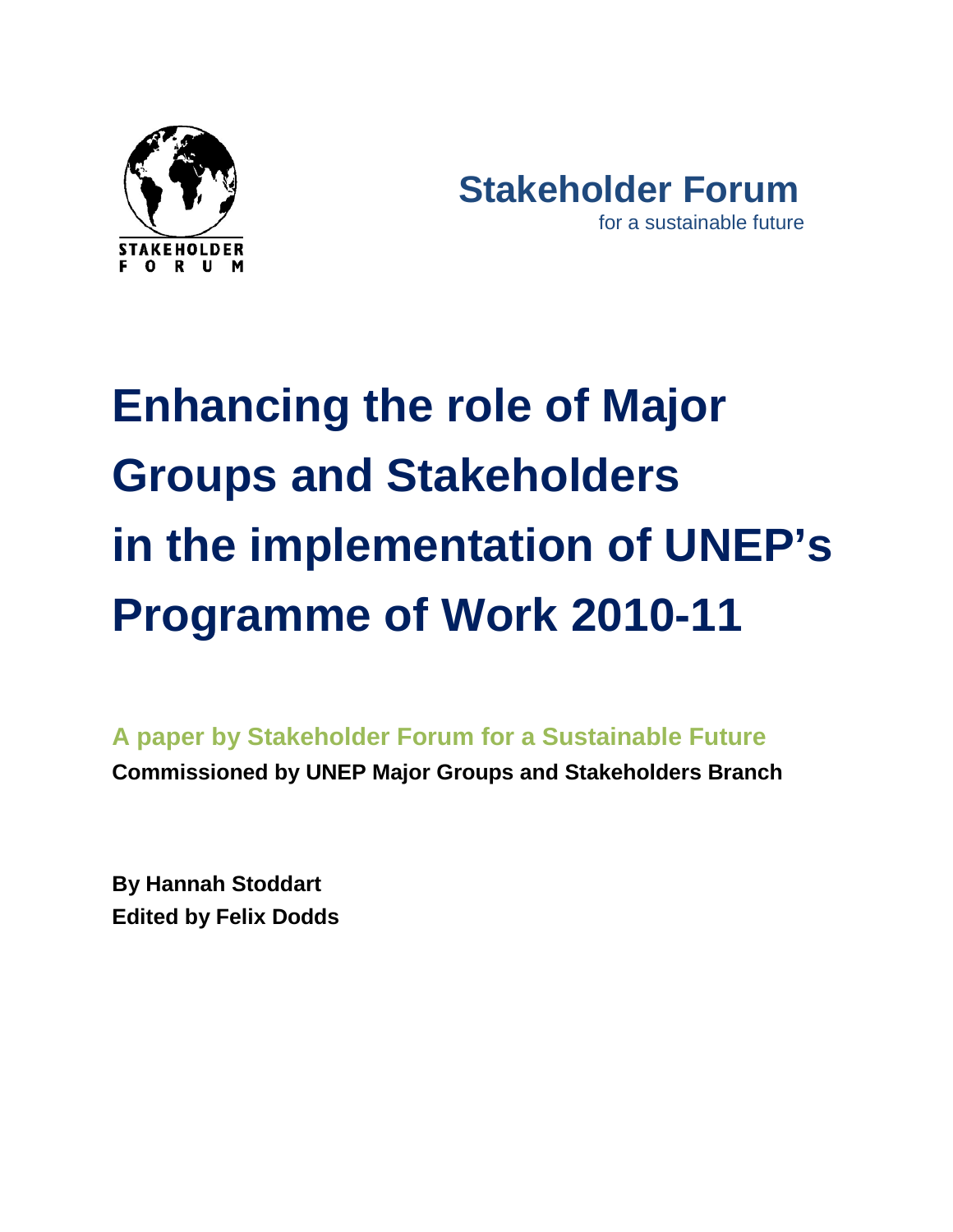# **Acknowledgements**

Stakeholder Forum extends its thanks to all of those people who have in some way contributed to the evolution of this paper and its recommendations. This includes the many UNEP staff who agreed to find time in their hectic diaries to share their thoughts and insights, and the Major Groups representatives who contributed so constructively to regional consultations, and also took the time to comment on the initial draft. Stakeholder Forum would also like to extend its thanks to Sonya Misquitta, who during her internship worked tirelessly to secure interviews with UNEP staff over two continents. Last, but by no means least, we wish to thank the Major Groups and Stakeholders Branch (Olivier Deleuze, Fatou Ndoye, Alexandra Karekaho, Laetitia Zobel, Hortense Palmier, Lilian Omwodo, Dinah Korir) firstly for identifying the need for this piece of work, secondly for asking Stakeholder Forum to do it, and thirdly for helping us navigate our way around UNEP and communicate as much as possible with all stakeholders along the way.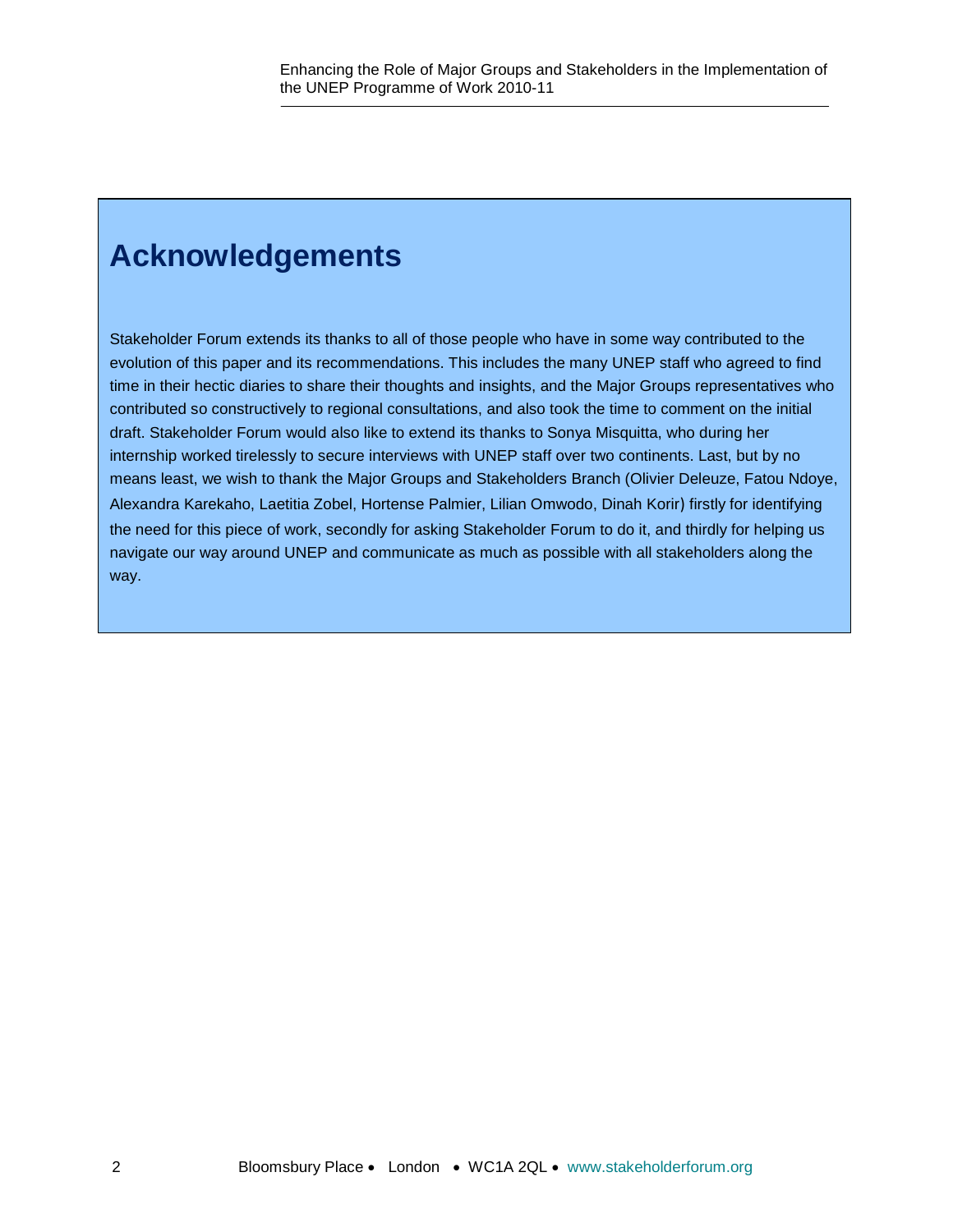# **Foreword**

It is with great pleasure that I am writing the foreword to this paper on how to enhance the role of Major Groups and Stakeholders in UNEP's Programme of Work for 2010-11. Stakeholder Forum as an organisation is committed to enhancing the role of stakeholders in both policy development and implementation, under the conviction that stakeholder engagement at a strategic and project level creates bigger and better outcomes for people and the planet.

Stakeholder Forum has been working on issues of sustainable development and international environmental governance for the past two decades, and has been fortunate enough to work collaboratively with the United Nations Environment Programme at many stages during that time. It is heartening to have seen the evolution of UNEP's engagement with civil society over the years, and we are very happy to be able to contribute to the ongoing debate as to how to enhance the role of Major Groups and Stakeholders in implementation and delivery, and help to create a more effective 'feedback loop' between those stakeholders learning lessons on the ground, and those pushing for change at a higher level.

I hope UNEP staff and Major Groups representatives alike find the recommendations outlined in this paper useful as part of an ongoing process of mainstreaming Major Groups and Stakeholders into the work of UNEP.

 $\frac{6115}{100}$   $2.27$ 

**Felix Dodds Executive Director Stakeholder Forum for a Sustainable Future**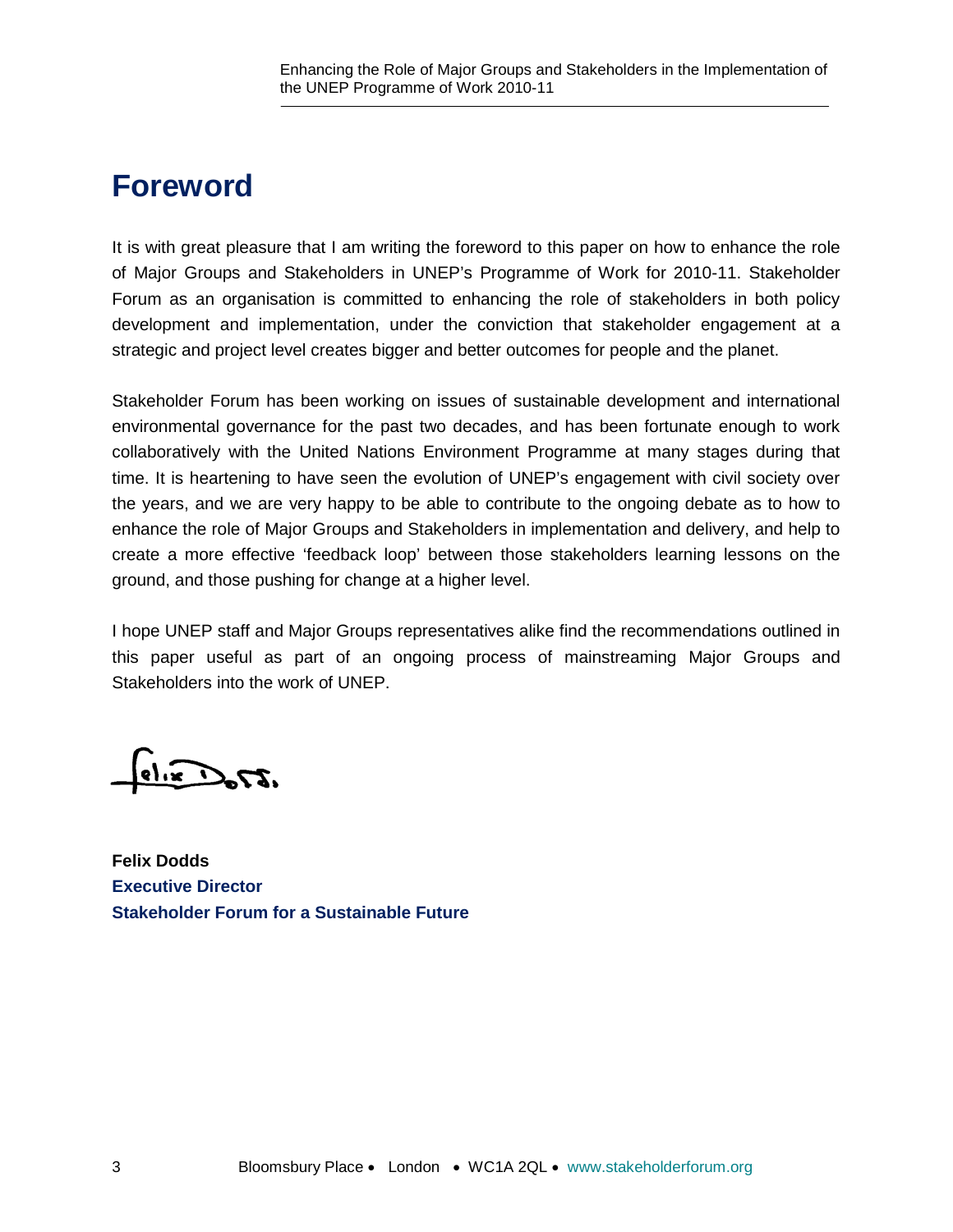# **Contents**

| <b>Executive Summary</b>                                                                                                                          | 5               |
|---------------------------------------------------------------------------------------------------------------------------------------------------|-----------------|
| <b>Introduction and Background</b>                                                                                                                | $\overline{7}$  |
| <b>Objectives</b>                                                                                                                                 | 8               |
| <b>Methodology and Definitions</b>                                                                                                                | 9               |
| <b>Findings and Recommendations</b>                                                                                                               | 12              |
| Knowledge Management and Internal Communication<br>Working with Major Groups and Stakeholders for external<br>$\bullet$                           | 12 <sup>2</sup> |
| communication of UNEP's work                                                                                                                      | 14              |
| Forming strategic partnerships with Major Groups and Stakeholders<br>$\bullet$<br>Enhancing Major Groups and stakeholder involvement<br>$\bullet$ | 17              |
| in Project preparation on a country level<br>Developing Partnerships with a diverse range of Major Groups and                                     | 19              |
| <b>Stakeholders</b>                                                                                                                               | 20              |
| Making engagement with Major Groups and Stakeholders                                                                                              |                 |
| more relevant to Programmatic Implementation                                                                                                      | 22              |
| The Role of Multi-stakeholder Partnerships<br>٠                                                                                                   | 24              |
| <b>Generating Ownership among Partners</b><br>$\bullet$                                                                                           | 25              |
| Guidelines for working with different Major Groups                                                                                                | 26              |

# Annexes 29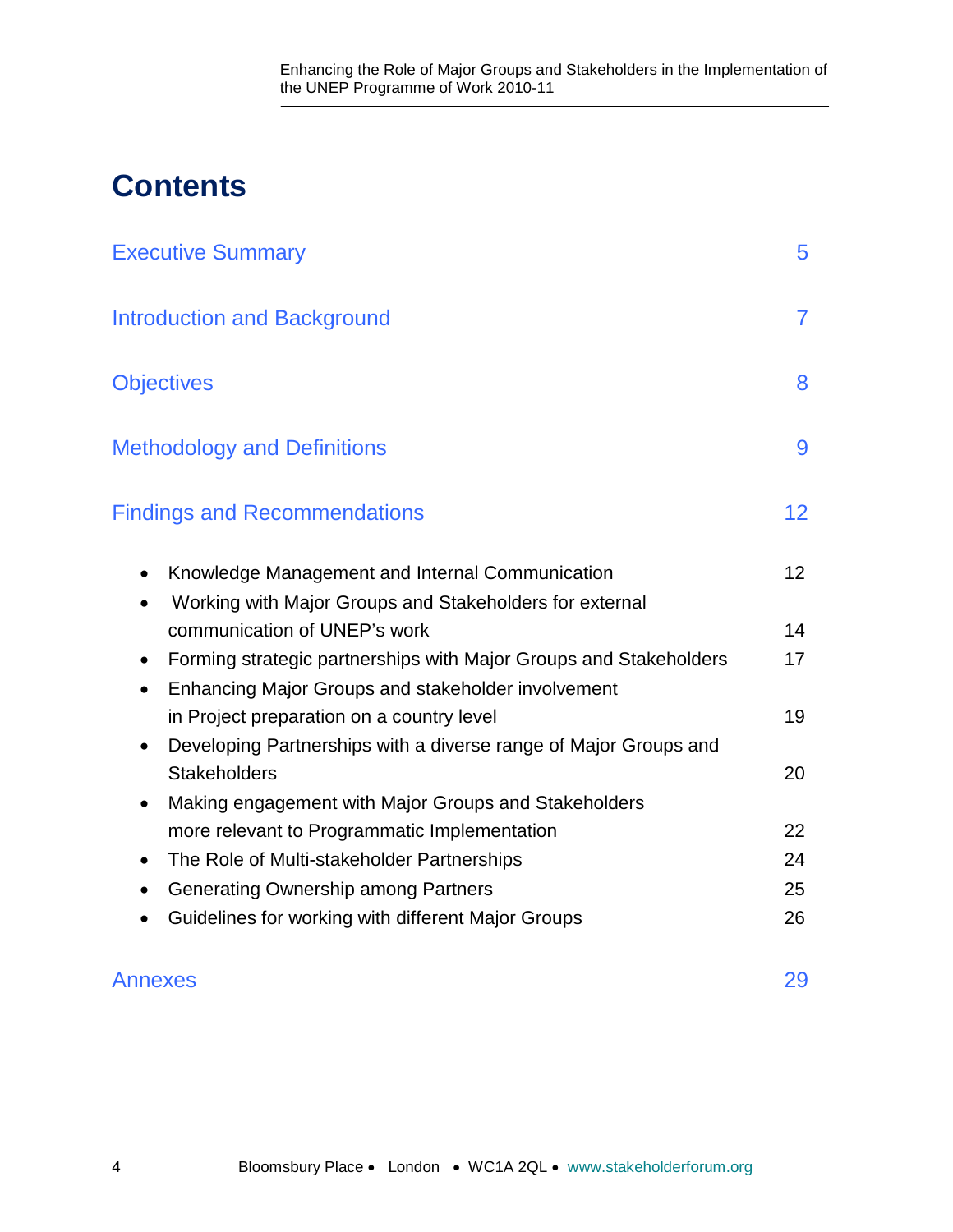# **Executive Summary**

**The key findings and recommendations of this paper are summarised below:**

#### **KNOWLEDGE MANAGEMENT AND INTERNAL COMMUNICATION**

*For implementation with partners to be relevant and have lasting impact, UNEP must prioritize and invest in internal knowledge management systems that allow for communication, lesson-learning and exchange of best practice among staff and between Divisions. This will enhance the coherence of working with partners across UNEP.*

#### **WORKING WITH MAJOR GROUPS AND STAKEHOLDERS FOR EXTERNAL COMMUNICATION OF**

#### **UNEP'S WORK**

*Major Groups and Stakeholders are well-placed to communicate UNEP's valuable work to wider audiences – too often UNEP produces high-quality and useful work which lacks a concomitant communications strategy to ensure wider impact. Communications strategies should be drawn up and relevant partners identified at the Programmatic Concept stage. Emphasis should be placed on tailoring messages to relevant Major Groups and Stakeholders; establishing partnerships with educational institutions to access Children and Youth; and exploring the role of UNEP National Committees in disseminating information.*

#### **FORMING STRATEGIC PARTNERSHIPS WITH MAJOR GROUPS AND STAKEHOLDERS**

*Strategic Partnerships should be established with Major Groups and Stakeholders at a Sub-Programmatic level, which form the over-arching direction for projects and activities. This will avoid the fragmentation inherent in the establishment of hundreds of uncoordinated partnerships across UNEP, and enhance UNEP's impact through aligning partnerships to a clear vision. Strategic implementing partners should further contribute to policy and governance discussions based on their experience and lessons learned.* 

# **ENHANCING MAJOR GROUPS AND STAKEHOLDER INVOLVEMENT IN PROJECT PREPARATION ON A COUNTRY LEVEL**

*Strategic Partners, and partners on a country level, should be identified through robust stakeholder mapping exercises that consider the role of each of the Major Groups. Whilst the relevance of Major Groups will necessarily vary according to context, it is important for coherence that a Major Groups 'framework' is mainstreamed into the development of strategic and country-level partnerships. It should be noted that a vast majority of UNEP staff interviewed were either unfamiliar with the concept of Major Groups, or unable to indicate which stakeholders are included under the Major Groups definition.*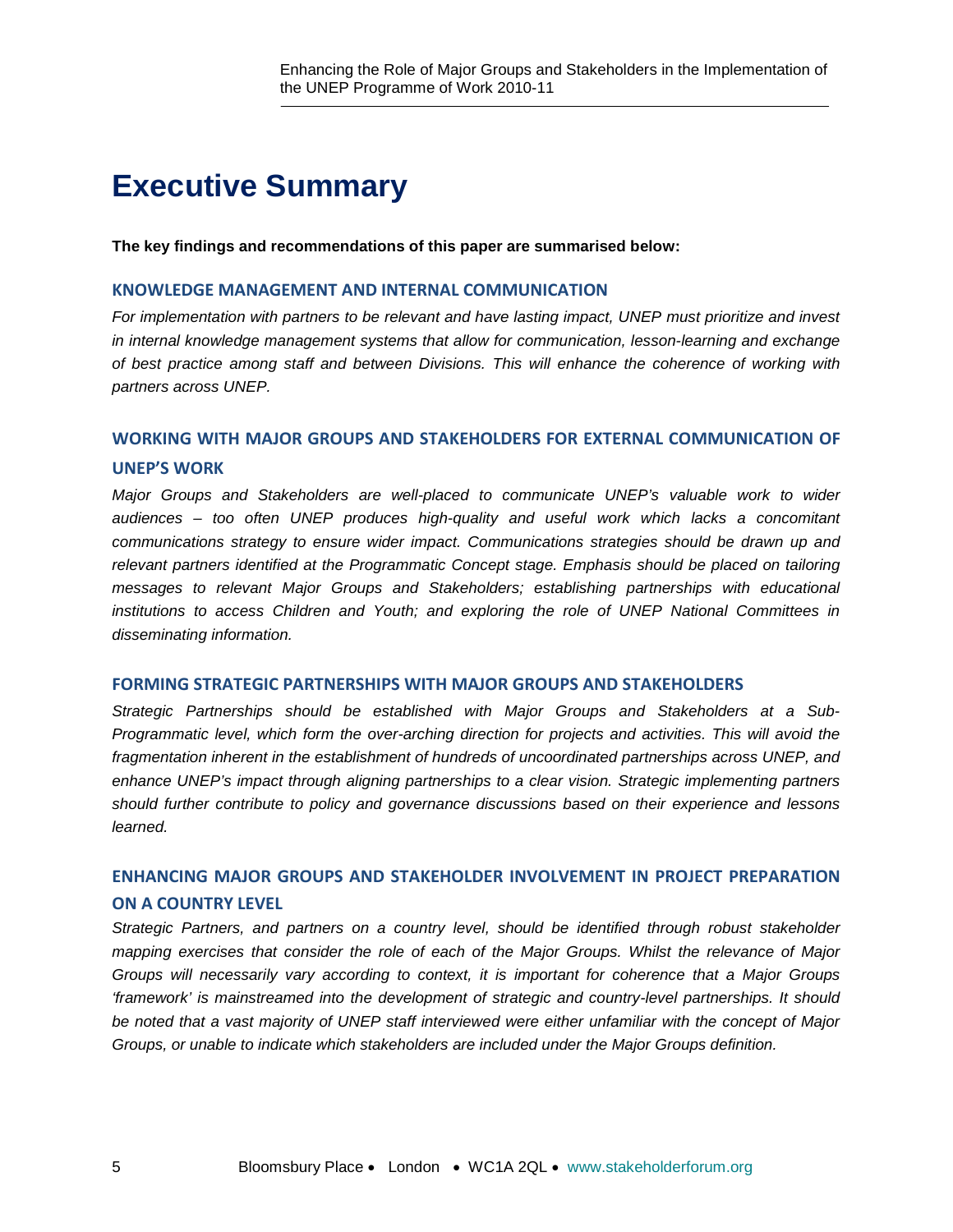# **DEVELOPING PARTNERSHIPS WITH A DIVERSE RANGE OF MAJOR GROUPS AND STAKEHOLDERS**

*If a Major Groups approach is to be mainstreamed into UNEP, it is important that there is evidence of engagement of a range of Major Groups in implementation and a certain consistency throughout UNEP in its approach to civil society. Whist there exist examples of all 9 Major Groups being engaged across UNEP[1](#page-5-0) , the limited data available on partnerships[2](#page-5-1) , corroborated by observations by interviewees, suggests that Indigenous People, Farmers and Trade Unions are less represented across the board. The situation has much improved in recent years, especially in relation to Trade Unions and Farmers, though across-the-board representation remains a challenge.* 

# **MAKING ENGAGEMENT WITH MAJOR GROUPS AND STAKEHOLDERS MORE RELEVANT TO**

#### **PROGRAMMATIC IMPLEMENTATION**

*The process of engaging Major Groups and Stakeholders as partners should be clearly focused on the strategic objectives of the Programme of Work 2010-11 to avoid fragmentation. UNEP should align its engagement with Major Groups and Stakeholders to correspond more closely to programme implementation – currently there is too often a disconnect between those representatives of Major Groups and Stakeholders who contribute at a policy level, and those who act as implementing partners or who have technical expertise in the area. Narrowing the gap between these two groups will ensure that policy better reflects lessons-learned. Annual meetings with Strategic Partners and technical experts could go some way to ensure this happens.*

#### **THE ROLE OF MULTI-STAKEHOLDER PARTNERSHIPS**

*UNEP adds significant value where it can play the role of convenor of Multi-stakeholder partnerships. Bringing a range of Major Groups and stakeholders 'around the table' to discuss, exchange knowledge and develop initiatives is critical for the success of the Programme of Work 2010-11, as it raises awareness and disseminates information to a wider audience.* 

# **GENERATING OWNERSHIP AND PROVIDING GUIDELINES FOR WORKING WITH DIFFERENT**

#### **MAJOR GROUPS**

*Partnerships with Major Groups and Stakeholders must as far as possible be of equal value to both UNEP and the external partner. UNEP should establish guidelines for working in partnership with Major Groups and Stakeholders. In addition, existing guidelines on working with business should be disseminated more widely. The Major Groups and Stakeholders Branch would be well-placed to coordinate the production and dissemination of such guidelines in consultation with UNEP staff.* 

<span id="page-5-0"></span><sup>&</sup>lt;sup>1</sup> See Natural Allies first edition available at: http://www.unep.org/PDF/Natural\_Allies\_en/Natural\_Allies\_english\_full.pdf

<span id="page-5-1"></span><sup>&</sup>lt;sup>2</sup> The Major Groups and Stakeholders Branch, in an effort to produce a more comprehensive dataset of Major Groups and Stakeholders involved (or proposed to be involved) in projects relating to the 6 priority thematic areas, asked representatives from the Divisions to fill in spreadsheets with information about planned and proposed activities and the partners involved. Unfortunately the data is incomplete, but the data available shows that Business, Environmental NGOs and the Science and Technological Community are the most involved in implementation.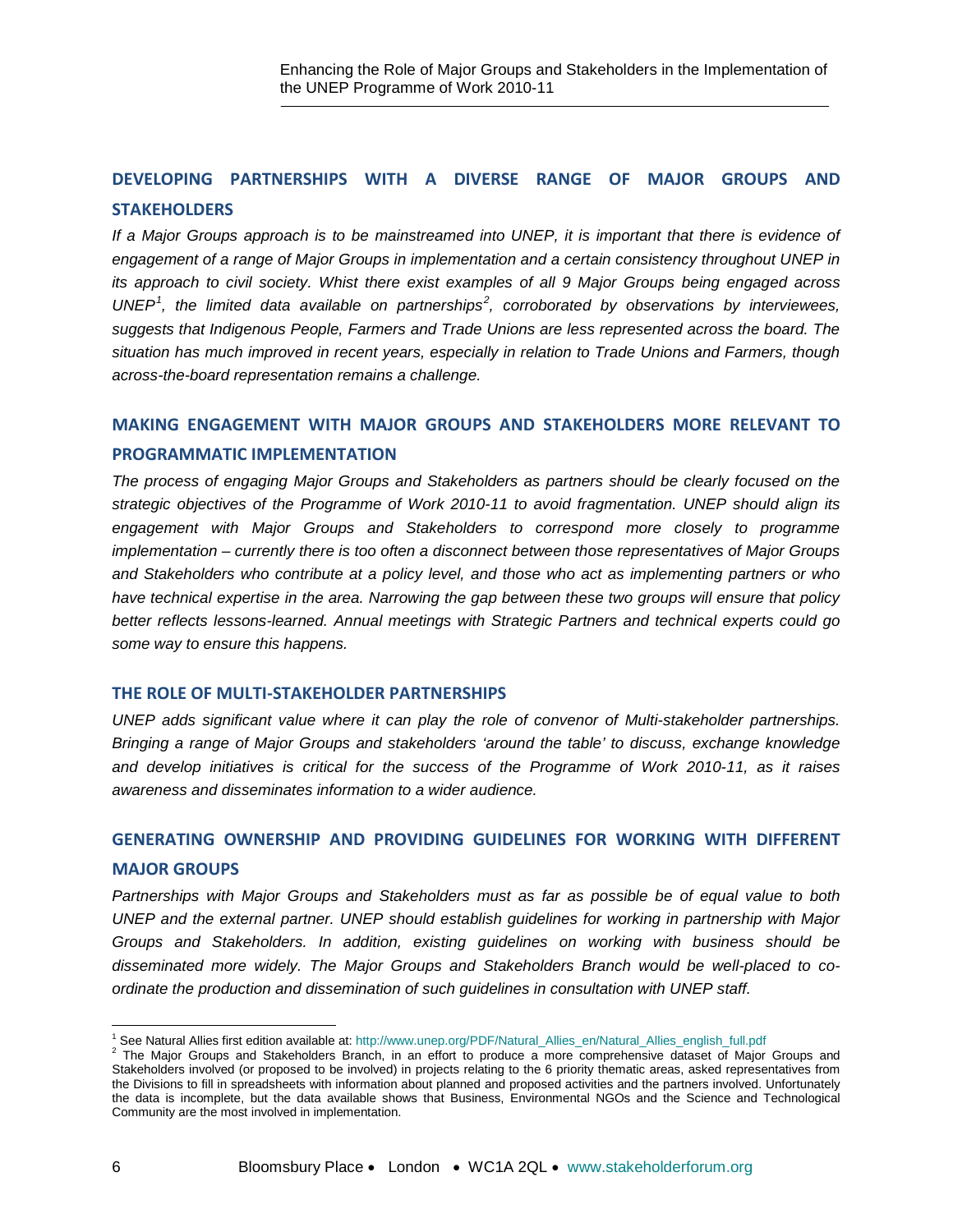# **Introduction and Background**

UNEP Governing Council in 2007 requested the Executive Director to prepare, in consultation with the Committee of Permanent Representatives, a Medium Term Strategy for 2010-13, with a 'clearly defined vision, objectives, priorities, impact measures and a robust mechanism for review'. The Medium Term Strategy was put together in consultation with UNEP staff and representatives of civil society, including Major Groups. The final document was approved by UNEP's Governing Council in Monaco in February 2008, and constitutes the vision and direction for all UNEP activities for the period 2010-13. This includes the UNEP biennial Programmes of Work for 2010-11 and 2012-13.

One of the most significant changes that it encompasses is a realignment of UNEP activities according to six cross-cutting thematic priorities:

- Climate Change
- Disasters and Conflict
- Ecosystems Management
- Environmental Governance
- Harmful Substances and Hazardous Waste
- Resource Efficiency Sustainable Production and Consumption

Taking into account this new model of working, which places much emphasis on 'results-based management', it is critical to assess what role Major Groups and Stakeholders might play in implementing the primary objectives of the Medium Term Strategy and in delivering the outputs that have been outlined in the Programme of Work for 2010-11. To this end, the Major Groups and Stakeholders Branch has invited Stakeholder Forum to conduct research to identify how the role of Major Groups and Stakeholders can be enhanced in the implementation of the Programme of Work 2010-11.

To give some background on the role of Major Groups and Stakeholders in UNEP, the United Nations Environment Programme (UNEP) has consistently demonstrated a strong commitment to engaging and working with civil society to develop and implement its work priorities. Governing Council Decisions 21/19 and SSVII.5, adopted in 2001 and 2002 respectively, provided the institutional endorsement for the active participation of civil society in shaping UNEP's priorities. The resulting strategy for enhancing civil society engagement, presented to Governing Council in 2003, was based on three pillars of engaging civil society at a policy level, engaging civil society at a programmatic level, and strengthening institutional management within UNEP to meet these ends.<sup>[3](#page-6-0)</sup>

<span id="page-6-0"></span><sup>&</sup>lt;sup>3</sup> For more background see Natural Allies: UNEP and Civil Society, 2004, [http://www.unep.org/PDF/Natural\\_Allies\\_en/Natural\\_Allies\\_english\\_full.pdf](http://www.unep.org/PDF/Natural_Allies_en/Natural_Allies_english_full.pdf)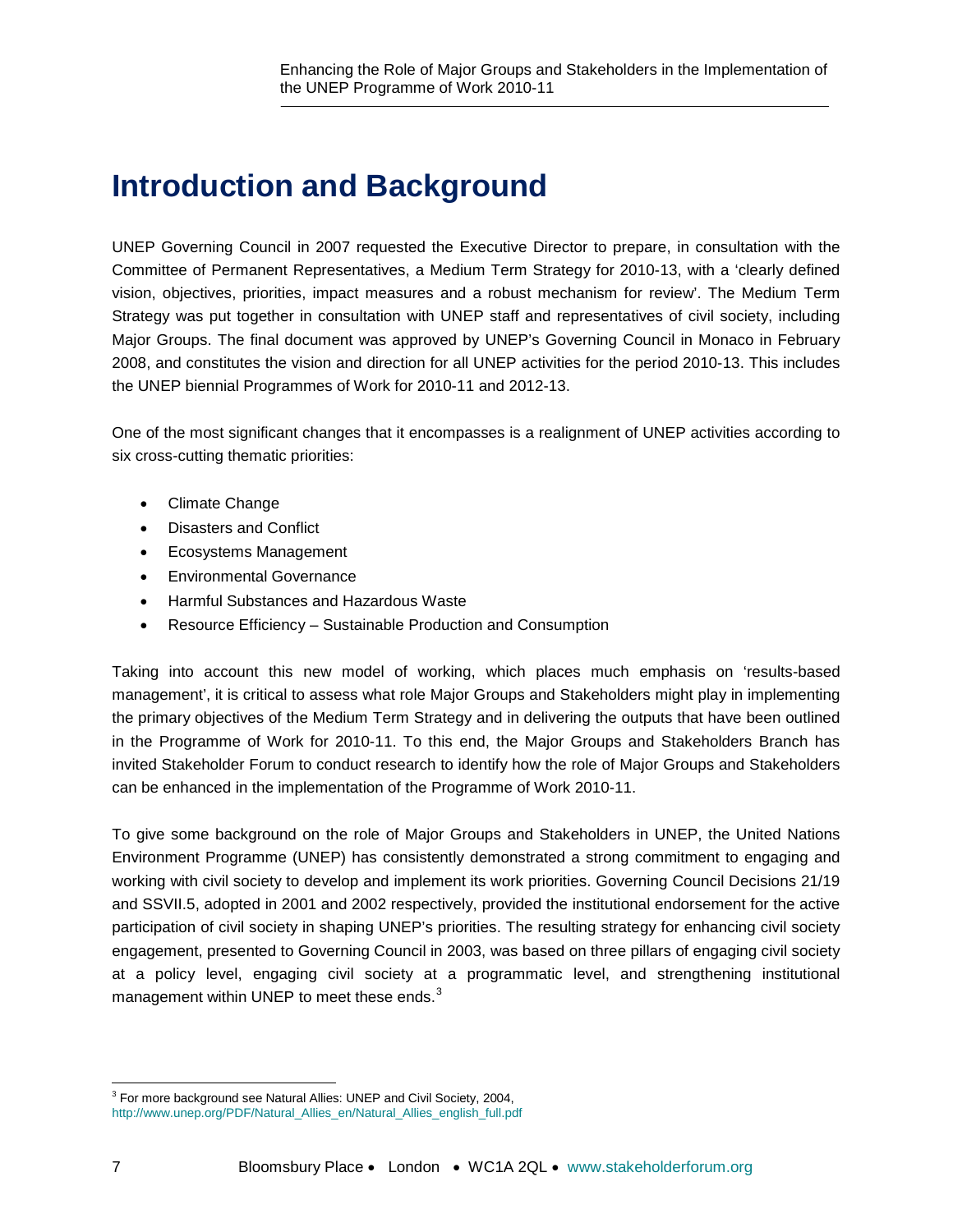Since then, UNEP's understanding of civil society has evolved. It continues to recognize nongovernmental organizations as bodies that provide service-delivery, representation, advocacy, capacity building and social functions.<sup>[4](#page-7-0)</sup> However, NGOs constitute just one of 9 Major Groups of civil society, as defined by Chapter 23 of Agenda 21<sup>[5](#page-7-1)</sup>, and the Major Groups and Stakeholders branch was established in 2004 to help deliver the strategy of civil society engagement including all the Major Groups. As such, for the purposes of this document, we use the term 'Major Groups and Stakeholders' as UNEP's understanding of what constitutes civil society. As UNEP's strategy calls for the engagement of Major Groups and Stakeholders on both a policy and programmatic level, Stakeholder Forum has undertaken this piece of research to assess how best Major Groups and Stakeholders can help *implement* the Programme of Work 2010-11 (POW 2010-11).[6](#page-7-2)

# **Objectives**

The brief overview above of UNEP's relationship with Major Groups and Stakeholders illustrates how the process and nature of engagement has evolved over the years. UNEP is to be congratulated for its efforts to integrate Major Groups and Stakeholders into its operations, and create spaces for consultation, input and discussion. The efforts of Major Groups and Stakeholders over the years to engage with UNEP should also be acknowledged and applauded. However, as UNEP embarks upon a period of strategic change, re-appraises its structure and challenges the operational status quo, it is imperative that deep consideration is also given to how existing modes of engagement with Major Groups and Stakeholders can be enhanced to help to implement and deliver the outputs of the Medium Term Strategy and the biennial Programmes of Work. It was therefore the primary objective of this research to identify strategic and institutional pre-requisites for enhancing the role of Major Groups and Stakeholders in implementing UNEP's Programme of Work 2010-11, and through this identify the kinds of partnerships that would be required for this to happen, promoting innovative approaches and making recommendations for avoiding shortcomings.

At the inception of this project, Stakeholder Forum agreed a number of objectives with the Major Groups and Stakeholders Branch:

1. To assess the strategic and institutional pre-requisites (including necessary tools, processes and resources) and recommend a framework for enhancing the role of Major Groups and Stakeholders in implementing the POW 2010-11;

ı  $4$  Op Cit p 10

<span id="page-7-1"></span><span id="page-7-0"></span><sup>5</sup> Women, Children and Youth, Indigenous Peoples and their communities, NGOs, Local Authorities, Workers and Trade Unions, Business and Industry, The Scientific and Technological Community, and Farmers

<span id="page-7-2"></span> $6$  The 'Proposed biennial programme and support budgets for 2010-2011' will be presented to the  $25<sup>th</sup>$  session of the UNEP Governing Council in February 2009. Also available o[n http://www.unep.org/civil\\_society/GCSF10/pdfs/proposed-biennial-PoW.pdf](http://www.unep.org/civil_society/GCSF10/pdfs/proposed-biennial-PoW.pdf)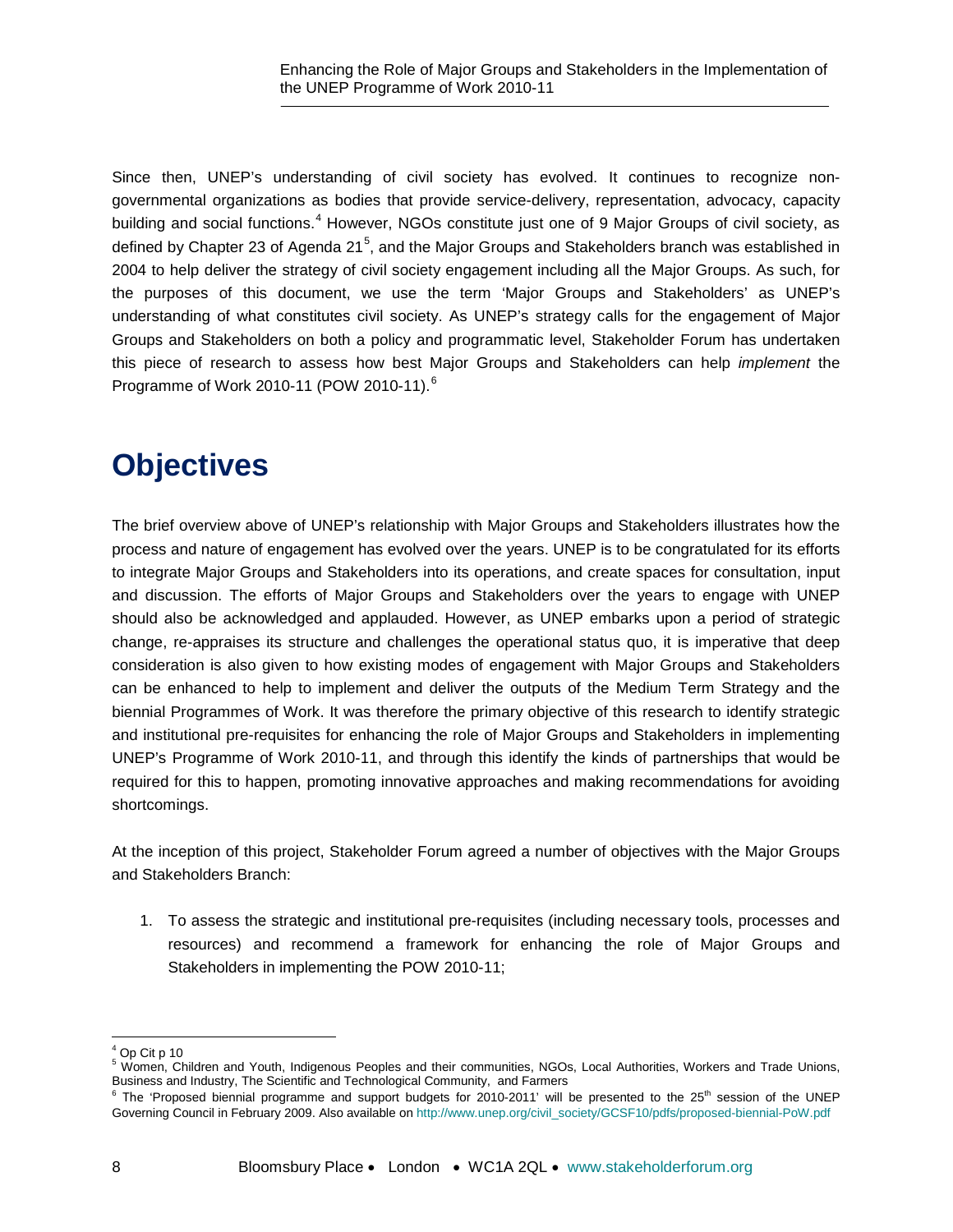- 2. To identify the kinds of partnerships with Major Groups and Stakeholders that will assist in implementing the Programme of Work;
- 3. To highlight examples of successful partnerships with Major Groups and Stakeholders in order to support the above;
- 4. To map Major Groups organisations that are accredited to UNEP according to the six thematic priority areas.

Throughout its research, Stakeholder Forum has also sought to identify what role the Major Groups and Stakeholders Branch might play in enhancing the role of Major Groups and Stakeholders in implementation as well as facilitating the development of partnerships.

The findings shared below relate to the first three objectives. The mapping of accredited organisations according to the six thematic priority areas is available for download at on the Stakeholder Forum website at: <http://www.stakeholderforum.org/index.php?id=675>

# **Methodology and Definitions**

The outcomes and recommendations of Stakeholder Forum's paper are based on qualitative research. As such, the findings conveyed, the views expressed and recommendations proposed are borne of analysis of hours of face-to-face interviews and global consultations with both UNEP staff and representatives from Major Groups and Stakeholders. It has not been the intention of this piece of research to analyse all involvement of Major Groups and Stakeholders in UNEP's work and make objective judgements about the effectiveness of such initiatives. This would have been beyond the scope of this particular piece of work, and indeed there are already existing processes within UNEP for evaluating the success of projects, conducted by the Evaluation and Oversight Unit<sup>[7](#page-8-0)</sup>. Rather, the objective here was to identify more strategic pre-requisites for enhancing the role of Major Groups and Stakeholders through engaging and listening to those who are expected to deliver. As such, the recommendations do not rest on quantitative data or graphs, but rather rest on qualitative analysis of the many useful insights that were provided by those who were judged to be well-placed to comment. It is the nature of qualitative research that the conclusions reached are based on the perceptions and opinions of those consulted. These perceptions and opinions are valuable in that they draw on the experience and insights of those who have a significant stake in delivering the Programme of Work 2010-11. Therefore it is possible that this paper may at times make observations that the reader disagrees with – in response to this, Stakeholder Forum stresses that whilst the views expressed are ultimately those of the author, they are based on qualitative observations of those who it has consulted, that it has sought to convey in the most constructive way possible.

<span id="page-8-0"></span><sup>7</sup> See <http://www.unep.org/eou/About/index.asp>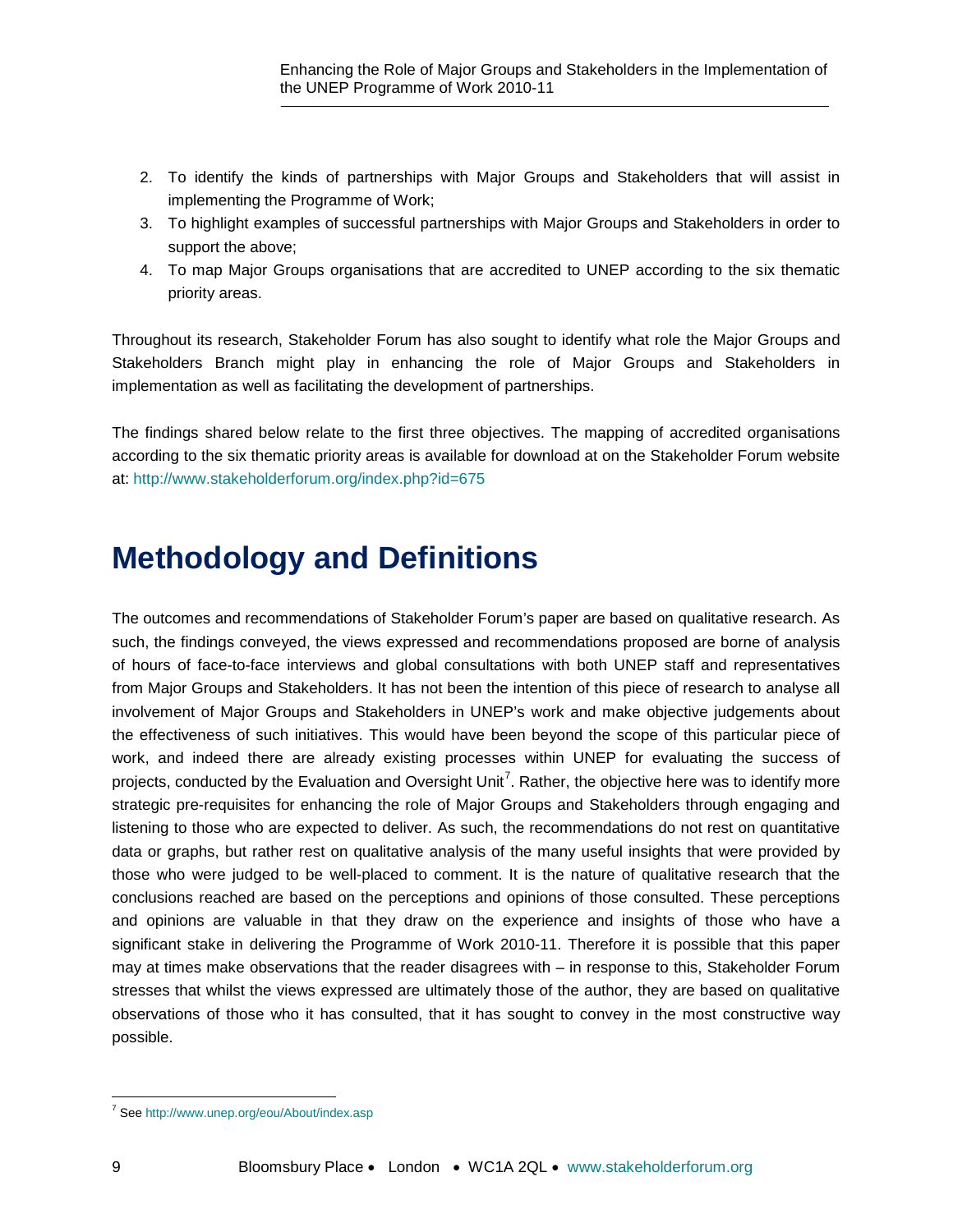Quotes are provided in green italics throughout the paper – where permission has been provided, reference has been given to the source of the quote. Where the quotes remain anonymous, this reflects the nature of qualitative research to allow anonymity to interviewees and participants, so that the views expressed may stand alone, rather than being compromised by speculation about their origin.

In terms of definitions, 'partnerships' in this context refers to any project or initiative under the auspices of the United Nations Environment Programme, implemented in association with external organisations or individuals that represent one of more of the 9 Major Groups. This definition should not be confused with Type II Partnerships which are a specific type of partnership conceived as a process and mechanism for implementing and delivering the commitments outlined in the Johannesburg Plan of Implementation (JPOI), the outcome document of the World Summit on Sustainable Development in 2002.

In terms of its approach to this research, Stakeholder Forum interviewed a number of representatives from across the UNEP Divisions, during the period from  $21<sup>st</sup>$  October –  $18<sup>th</sup>$  November 2009. Interviews were conducted in Paris, Nairobi and Geneva with representatives from the following Divisions:

- Division of Environmental Policy Implementation (DEPI)
- Division of Technology, Industry and Economics (DTIE)
- Division of Environmental Law and Conventions (DELC)
- Division of Early Warning and Assessment (DEWA)
- Division of Communications and Public Information (DCPI)
- Division of Regional Cooperation (DRC)
- Division of Global Environment Facility Coordination (DGEF)
- Strategic Management Team (SMT)
- The Executive Office

A full list of all UNEP staff interviewed is included in Annex 1 of this paper. A copy of the interview guide is included in Annex 2.

On the basis of these interviews, Stakeholder Forum produced an 'Initial Findings Paper'<sup>[8](#page-9-0)</sup> which was widely disseminated to Major Groups and Stakeholders ahead of each of the following Regional Civil Society Consultation Meetings:

- [Regional Consultation for West Asia, Muscat, Oman, 3 -](http://www.unep.org/rowa/index.asp) 4 November 2008
- [Regional Consultation for Africa, Nairobi Kenya, 10 -](http://www.unep.org/roa/Projects_Programmes/Civil_Society/Reg_Consult2008/indexupdate.asp) 11 November, 2008
- [Regional Consultation for North America, Washington DC, USA, 13 -](http://www.unep.org/rona/rcm2008/index.asp) 14 November 2008

<span id="page-9-0"></span>UNEP Partnerships with Major Groups and Stakeholders to implement the Programme of Work 2010-11: [http://www.unep.org/civil\\_society/GCSF10/pdfs/Initial-Findings-RCM-POW.pdf](http://www.unep.org/civil_society/GCSF10/pdfs/Initial-Findings-RCM-POW.pdf)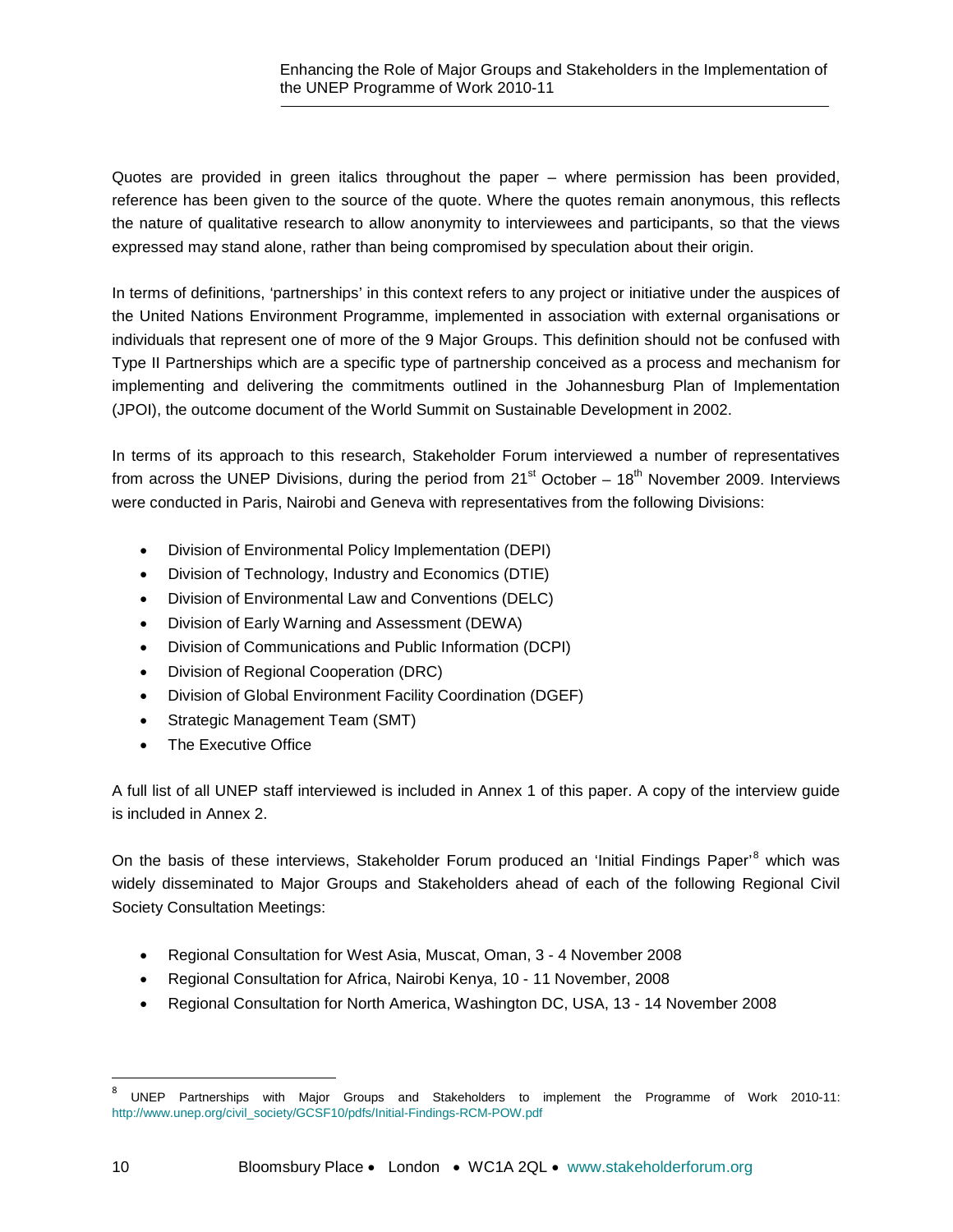- [Regional Consultation for Europe, Geneva, Switzerland, 17 -](http://www.unep.ch/roe/cso_meeting_2008.htm) 18 November 2008
- [Regional Consultation for Latin America and the Caribbean, Buenos Aires, Argentina, 24 -](http://www.pnuma.org/sociedad_civil_m/?menusup=11&menuinf=1) 25 [November 2008](http://www.pnuma.org/sociedad_civil_m/?menusup=11&menuinf=1)
- [Regional Consultation for Asia and the Pacific,Sydney, Australia, 27 -](http://www.roap.unep.org/program/civil_reg_meeting08.cfm) 30 November 2008

Time was allocated on the agenda of each of the meetings for presentations, discussion and feedback relating to the findings. Stakeholder Forum presented in person at the Regional Meetings in Europe and Asia and the Pacific, and was represented by the Major Groups and Stakeholders Branch at the other meetings.

Based on feedback from the Regional Consultation Meetings through reports, statements and recommendations, Stakeholder Forum put together a full draft paper which was then circulated to the Major Groups Facilitating Committee at the end of December 2008 for any further comments by 26<sup>th</sup> January 2009. This final draft represents the consideration of valuable comments and feedback during this period and has endeavoured to incorporate recommendations as far as possible. A full list of representatives of the MGFC is provided in Annex 3 of this paper.

Stakeholder Forum consulted the Major Groups and Stakeholders Branch throughout the development of the research. The MGSB provided invaluable support through recommendations of interviewees, suggestions relating to questionnaire design, feedback on the many drafts of this paper to have gone back and forth, and access to stakeholders both inside and outside UNEP whose valuable contributions have collectively formed the backbone of this piece of work.

As a disclaimer, it should be made absolutely clear that the content and views expressed in this paper are those of the authors and do not necessarily reflect the views and policies of the United Nations Environment Programme, including it's Major Groups and Stakeholders Branch. It should further be emphasised that any recommendations from this paper will have to be endorsed by the Executive Director of the United Nations Environment Programme before being implemented. As such, this paper will be presented at the 10<sup>th</sup> Session of the UNEP Global Civil Society Forum (GCSF) from 14<sup>th</sup>-15<sup>th</sup> February 2009, prior to UNEP Governing Council and Global Ministerial Environment Forum from  $16<sup>th</sup> -$ 20<sup>th</sup> February 2009, in Nairobi, Kenya.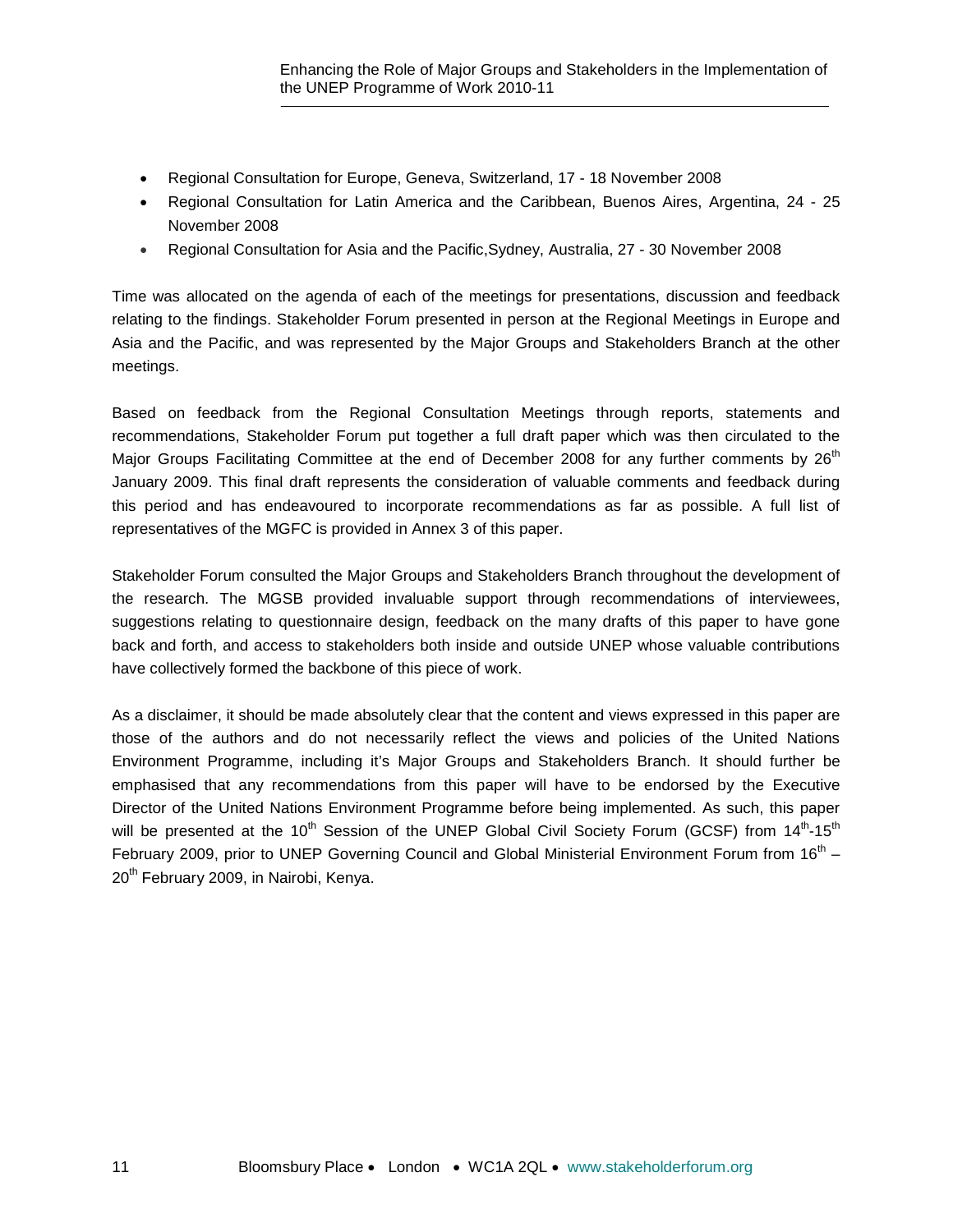# **Findings and Recommendations**

### **KNOWLEDGE MANAGEMENT AND INTERNAL COMMUNICATION**

A recurring issue raised by *all* those interviewed was the need for enhanced knowledge management and improved communication within UNEP in order to make the implementation of partnerships successful, relevant and impactful. Pre-requisite to the implementation of any of the other recommendations in this paper is the ability of UNEP to manage partnerships in a coherent manner across the organisation, and ensure that the engagement of Major Groups and stakeholders in implementation leads to a common goal.

Whilst the re-structure of UNEP across priority Sub-Programmes areas will enhance coherence and communication across the Divisions, it will still remain a challenge to avoid duplication and enhance the sharing of best practice in relation to partnerships whilst no UNEP-wide knowledge management system exists. Many stressed that there is no 'culture' of recording information or investing in knowledge management systems in UNEP.

#### *'There is very little custodianship of knowledge within UNEP'[9](#page-11-0)*

It should be noted here that the development of tools and methods to record partnerships and communicate experiences throughout UNEP is not and should not be the pre-cursor to centralized decision-making on all partners. On the contrary, individual UNEP staff should have the freedom to innovate on a project level, as well as build on existing relationships with partners where they exist – this was stressed by a majority of those interviewed as extremely important, as partnerships with Major Groups and Stakeholders also rest on individual dynamics and a certain 'feeling and intuition'. However, there is equally an acknowledgement that a lack of awareness of existing projects and partners forestalls institutionalised learning and better design of partnership activities and the identification of new partners where necessary. It also often precludes the opportunity to find out about the quality of work of proposed partners who have worked for UNEP before – whilst a handful of those interviewed mentioned that confidential 'black-lists' have been circulated in the past, it was also noted that this is not necessarily the best tool for finding out the quality of a potential partner. Between black-list and excellence is a vast grey area of evaluation, and information on the activities and performance of particular partners, in addition to any existing progress or evaluation reports should be made available on a UNEP-wide level. To ensure that available information is based on assessment using objective and standardized criteria, such initiatives should be led in collaboration with the Evaluation and Oversight Unit.

<span id="page-11-0"></span> $9$  Quote from interview with Gerard Cunningham, Assessment Partnership Management, Division of Early Warning and Assessment (DEWA)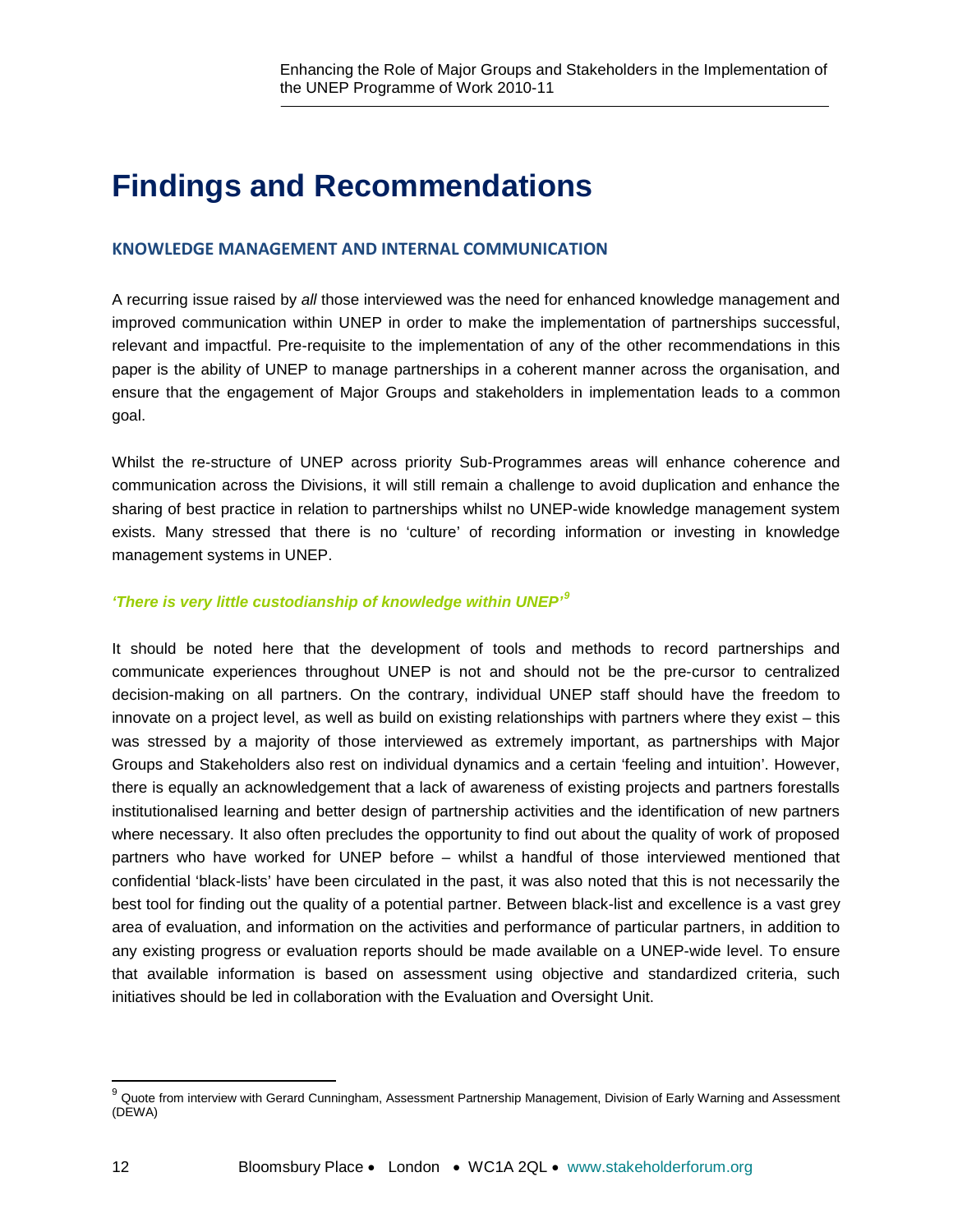### *'We do not have an internal system whereby UNEP staff can find out about the advisability of working with particular partners, based on the experience of other teams within UNEP'[10](#page-12-0)*

There are tools and initiatives that can be instituted at a central level that can allow for greater communication, and ultimately more informed innovation at a project level. As a bare minimum, there should be a database of projects and partners, searchable according to key words, priority areas and Major Groups. A more interactive option would be an online intranet tool similar to Wikipedia, where information on particular partnerships can be logged, contact details can be found, and informal discussions can be instigated between different sections within UNEP about the successes (or failures) of particular partnerships. This was recognized as a potentially valuable tool that is especially useful for an organisation that is dispersed so widely across the world. This would enhance internal communication, openness and transparency, and would contribute to widespread institutional learning, as well as serving as a useful resource when considering strategic priorities and policy. It was noted by a number of UNEP staff that though they are required to submit assessment reports on their partnerships, it is difficult to assess the degree to which the information enclosed in that report is useful to more than a small constituency of people within UNEP. Whilst assessment and evaluation continue to be important, an open process of discussion and learning would be beneficial in addition. That such a resource would be likely to be used and engaged with by UNEP staff would provide an incentive for project managers to share information: it is widely observed that where staff members are unable to see the use or impact of particular reporting requirements, they are more likely to see it as a burden. Providing a system where staff can see their inputs contributing to wider learning would be likely to enhance the quality of reporting and recording. It was highlighted by some representatives from Major Groups that such a tool would also be useful for partners to contribute to and learn from. Whilst the nature of such an open discussion platform within UNEP would require consideration of the degree of openness to external partners, a situation could be envisaged where particular partners might be invited to access particular sections or pages.

*'I would have loved to talk about my partnership with and share my experiences about what worked well with others in UNEP. The current reporting system on partnerships does not allow for that kind of communication. What would be beneficial would be to have a lively discussion online to make up for the barriers presented by staff being located in different areas of the world' [11](#page-12-1)*

<sup>&</sup>lt;sup>10</sup> Quote from interview with Bas De Leeuw, Head, Integrated Resource Management, Division of Technology, Industry and

<span id="page-12-1"></span><span id="page-12-0"></span>Economics (DTIE) <sup>11</sup> Quote from interview with Bas De Leeuw, Head, Integrated Resource Management, Division of Technology, Industry and Economics (DTIE)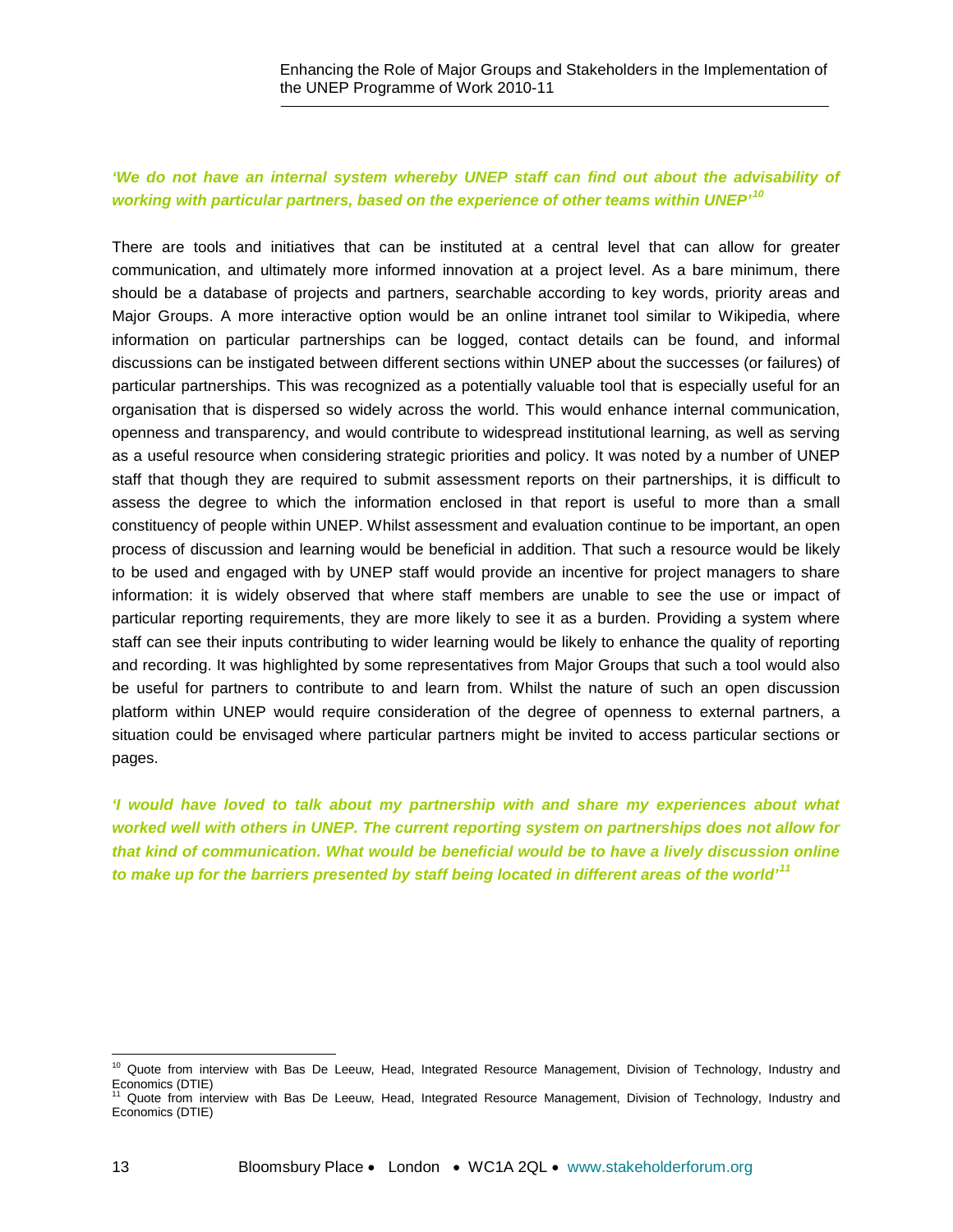# **WORKING WITH MAJOR GROUPS AND STAKEHOLDERS FOR EXTERNAL COMMUNICATION OF UNEP'S WORK**

A consistently expressed frustration among interviewed UNEP staff is that a lot of the extremely valuable work that UNEP does is not communicated or used widely enough to have a significant impact. There is a tendency within UNEP to focus necessarily on the development of a robust 'evidence base', without due consideration of how that evidence base might be communicated, and with even less consideration of 'target audiences' and how to tailor messages accordingly. There are a number of identified reasons for this recurring problem:

- 1. UNEP's internal communications channels are not sufficient for ensuring that publications, tools and resources are used and disseminated by all relevant Divisions;
- 2. UNEP resources are limited and do not provide for wider dissemination and targeted communication of materials;
- 3. The lack of UNEP country offices means that there are limited channels dissemination on a country level;
- 4. There are not enough long-term partnerships with relevant civil society organizations and Major Groups on a regional and country level to alleviate the above problems.

As the expected accomplishments and outputs of the Programme of Work 2010-11 are all heavily reliant on good communication and dissemination of sound science, as well as the development of national policies and strategies in relation to the 6 sub-programmes, civil society organisations and Major Groups representatives will have to play a significant role in reaching the necessary audiences who have the decision-making authority to enforce such changes. UNEP therefore needs to develop a more strategic use of partnerships with Major Groups and other relevant stakeholders to communicate UNEP's work and ensure greater impact. A communication strategy with identified strategic partners should be drawn up at the Programmatic Concept stage of each sub-programme<sup>[12](#page-13-0)</sup> and further elaborated upon at a project level, including provision for targeted communication to relevant Major Groups and Stakeholders. The Major Groups and Stakeholders Branch could where necessary play both an advisory role as well as channel information on UNEP's programmes and projects to relevant Major Groups. A number of those interviewed stressed that the added value of the MGSB in the area of communication is in providing a channel to disseminate UNEP's activities in relation to the Programme of Work, rather than setting up programmes or projects of its own in this regard.

Based on interviews with UNEP staff, this paper draws on a number of examples (below) to illustrate the importance of using partnerships with relevant Major Groups and stakeholders to further communicate and disseminate UNEP's work – there is a broad problem identified across UNEP of publications being launched and even re-printed in new editions, without any strategy for meaningful dissemination and learning, or a designed and thorough training programme. At best there are 'training the trainers' events,

<span id="page-13-0"></span> $12$  The Programmatic Concept is the vehicle for developing a strategy for implementation at a sub-programmatic level, as outlined by the document POW 2010-11: Moving towards Implementation.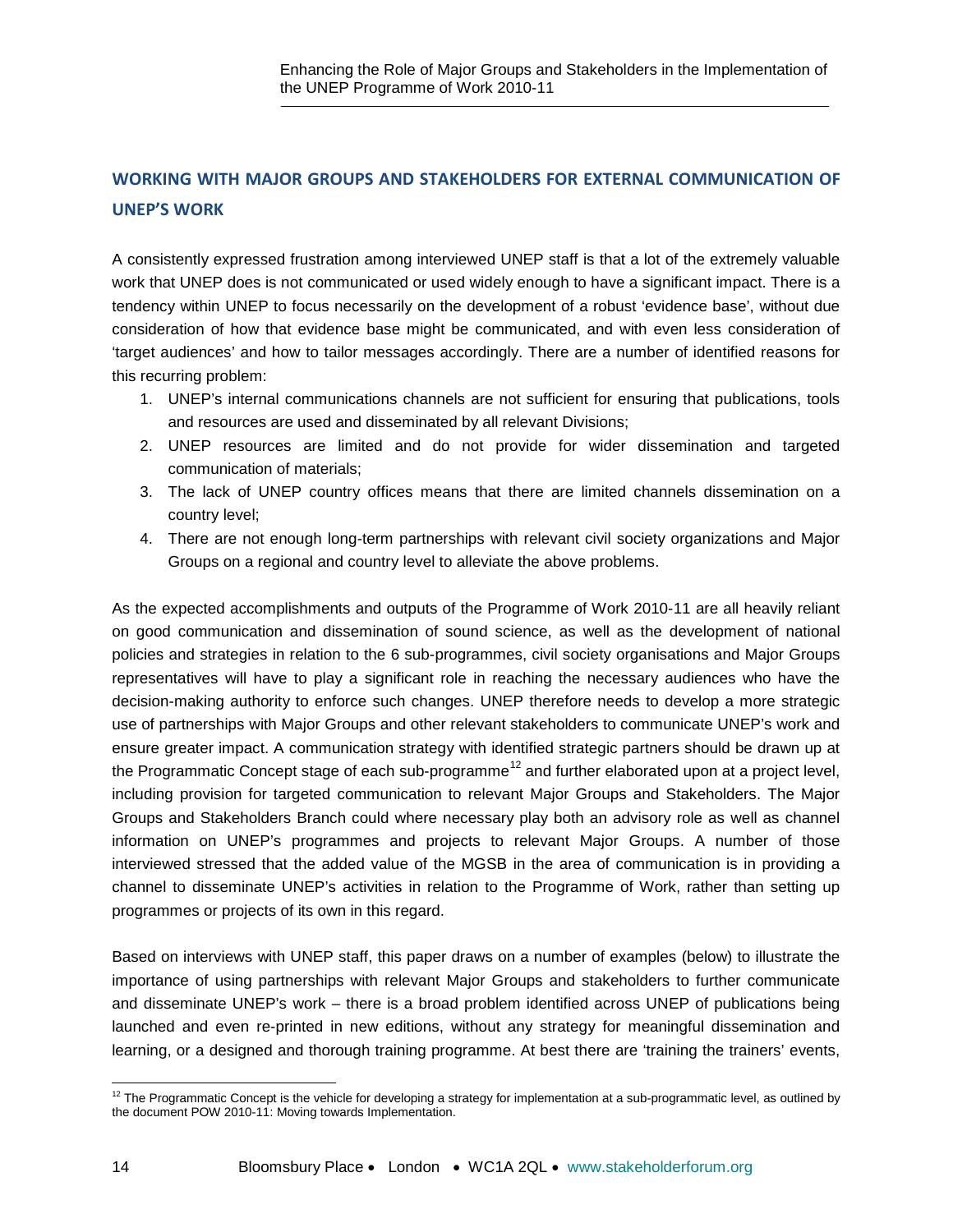and even then there are limited feedback mechanisms to show that subsequent training sessions have been organised – most often a lack of financial resources or wider incentives preclude further training. Wider and more meaningful impact could be better guaranteed through partnerships with Major Groups and Stakeholders from the outset, where roles and responsibilities are defined according to production, research, communication and training, and where funding can be sought accordingly.

*'It would be ideal if UNEP remains small but utilises partnerships to have more impact – UNEP should not necessarily be delivering everything as this would necessitate a much larger staff body, but should be making use of the expertise and reach of civil society organisations to increase the impact of its work'[13](#page-14-0)*

A number of examples help to illustrate this point:

### **Education for Children and Youth**

For example, whilst youth-focussed initiatives such as Tunza are extremely positive and welcome, a more strategic approach is required to mainstream communication to children and youth into all subprogrammes, and to establish strategic partnerships that enable this. Furthermore, where publications are produced that are aimed specifically at Children and Youth, strategic partnerships with educational institutions and local governments and authorities should be established so that such publications are used as educational resources meaning and that access to such materials is expanded beyond the limited reach of Tunza. A member of UNEP staff working on Chemicals noted that raising awareness of dangerous chemicals among children and young people provided an excellent channel for passing that information on to adults and parents, who are more likely to listen if they are made aware of the impact on their children – however, the impact of a tool developed by the branch for these purposes is likely to be limited if it is not mainstreamed into learning through partnerships with educational institutions. A similar situation was highlighted by the Integrated Resource Management Branch, whose 'Youth Exchange' publication aimed at encouraging more sustainable consumption and production among young people has limited impact as the channels are missing to youth constituencies through partnerships with educational institutions – opportunities for capacity building and real learning are missed due to the lack of strategic training programmes and workshops.

#### **Global Environment Outlook**

The GEO report has been consistently identified by UNEP and Major Groups representatives as an extremely valuable UNEP partnership. However, its impact is reduced for the same reasons as other UNEP projects – there exists no durable communications strategy to ensure that it is used by decisionmakers. Whilst the coverage for the GEO-4 launch was overwhelming, particularly in the UK, the reference to it in the media has been minimal since the launch-date, especially by comparison to the number of media references to reports from the Intergovernmental Panel on Climate Change. A way of simultaneously mitigating this problem and also enhancing the role of Major Groups and Stakeholders in

<span id="page-14-0"></span> $\overline{\phantom{0}}$ <sup>13</sup> Quote from interview with Bas De Leeuw, Head, Integrated Resource Management, Division of Technology, Industry and Economics (DTIE)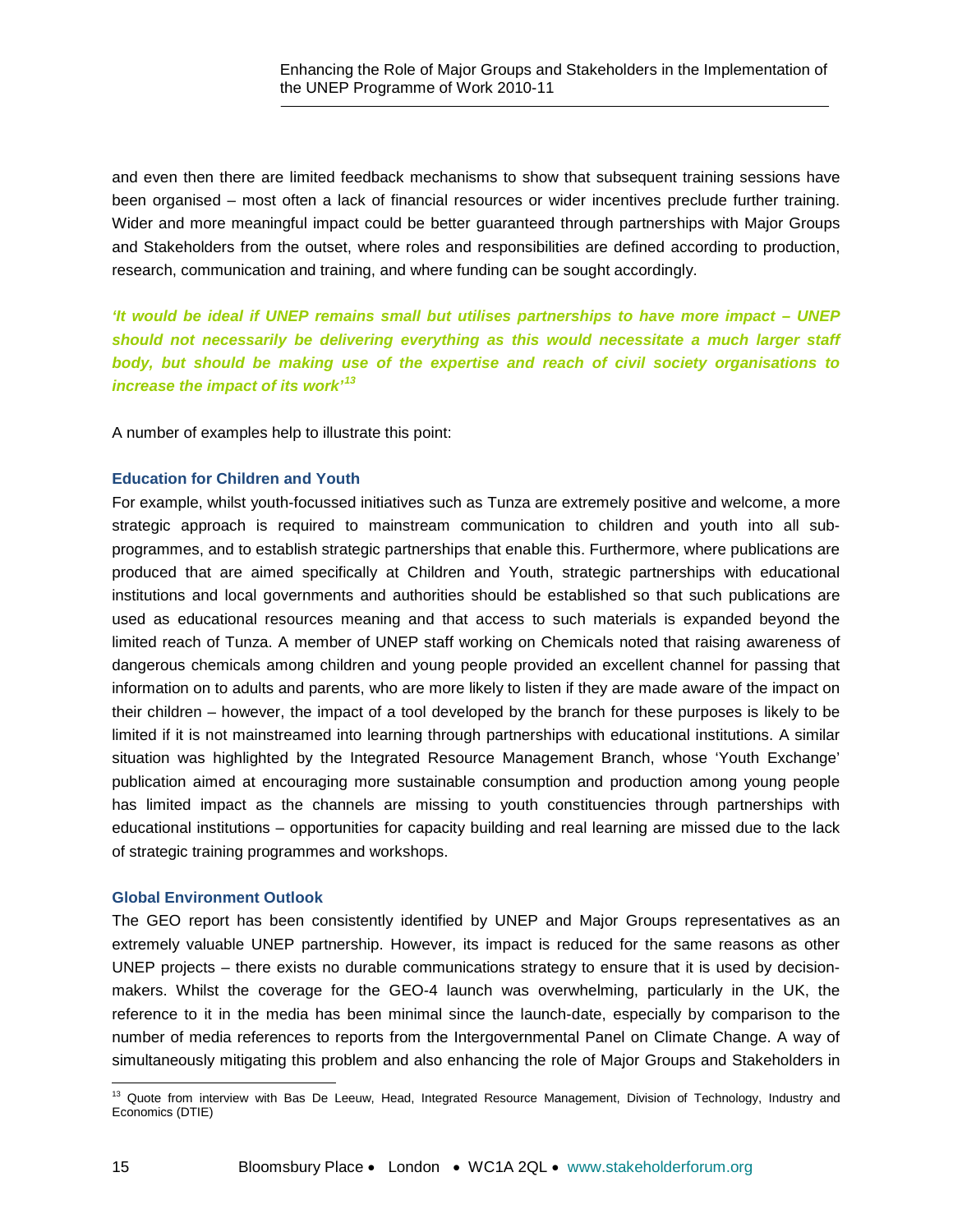implementation is for UNEP to develop partnerships with identified Major Groups and Stakeholders who are well-placed to target GEO to the appropriate audiences, and can work with UNEP to identify data and indicators that are particularly relevant for particular Major Groups. As the Medium Term Strategy and the resulting Programme of Work 2010-11 places emphasis on the need for a sound science base, the communication of GEO and the development of partnerships to this effect should be seen as a cornerstone of UNEP's work, and integral to the achievement of the other POW outputs, for which an understanding of the state of the world's environment is critical.

#### **Multi-lateral Environmental Agreements**

Whilst UNEP plays a critical role in facilitating civil society involvement in Multi-lateral environmental agreements, there is a lack of awareness of MEAs as a tool for environmental protection, and limited capacity to hold governments to account. The Programme of Work 2010-11 defines as an indicator of achievement under Environmental Governance an 'Increased number of States undertaking initiatives to strengthen laws and institutions for the implementation of priority environmental goals and targets'. Critical to the achievement of this is widespread understanding among civil society of the implications of Multi-lateral Environmental Agreements and the obligations bestowed upon governments. At present there is a sense that UNEP's work in this area is not necessarily reaching the right constituencies, and that communication to a range of Major Groups and Stakeholders must be enhanced to improve the likelihood of implementation. Recommendations for partnerships to deal with this issue involve training sessions for Major Groups and interactive online tools so that a range of stakeholders can access in one place all the MEAs to which their country is committed.

#### **UNEP National Committees**

The objective of UNEP National Committees is to disseminate information about UNEP's work, and engage country-level stakeholders in UNEP policy. There is enormous potential for the role of the UNEP National Committees to be expanded, and for them to help identify stakeholders and national channels through which UNEP work can be communicated. At present their mandate remains vague and a lack of resources limits their impact. A clearer definition of roles and responsibilities of National Committees, and more support from UNEP for their work would significantly enhance the scope of their activities and would represent a more positive partnership with Major Groups and Stakeholders which would raise UNEP's profile on a country-level. Many interviewed felt that the role of the National Committees in Europe should be expanded, and an assessment conducted in association with Division of Regional Co-operation as to whether this model would be appropriate for other regions.

In all the above areas, organisations representing Major Groups and other stakeholders can add value on an implementation level –whilst it is important for UNEP to engage with Major Groups and Stakeholders on a policy formulation level, it is equally as important for such representatives play a vital role at the implementation end through enhancing the communication and impact of UNEP's work.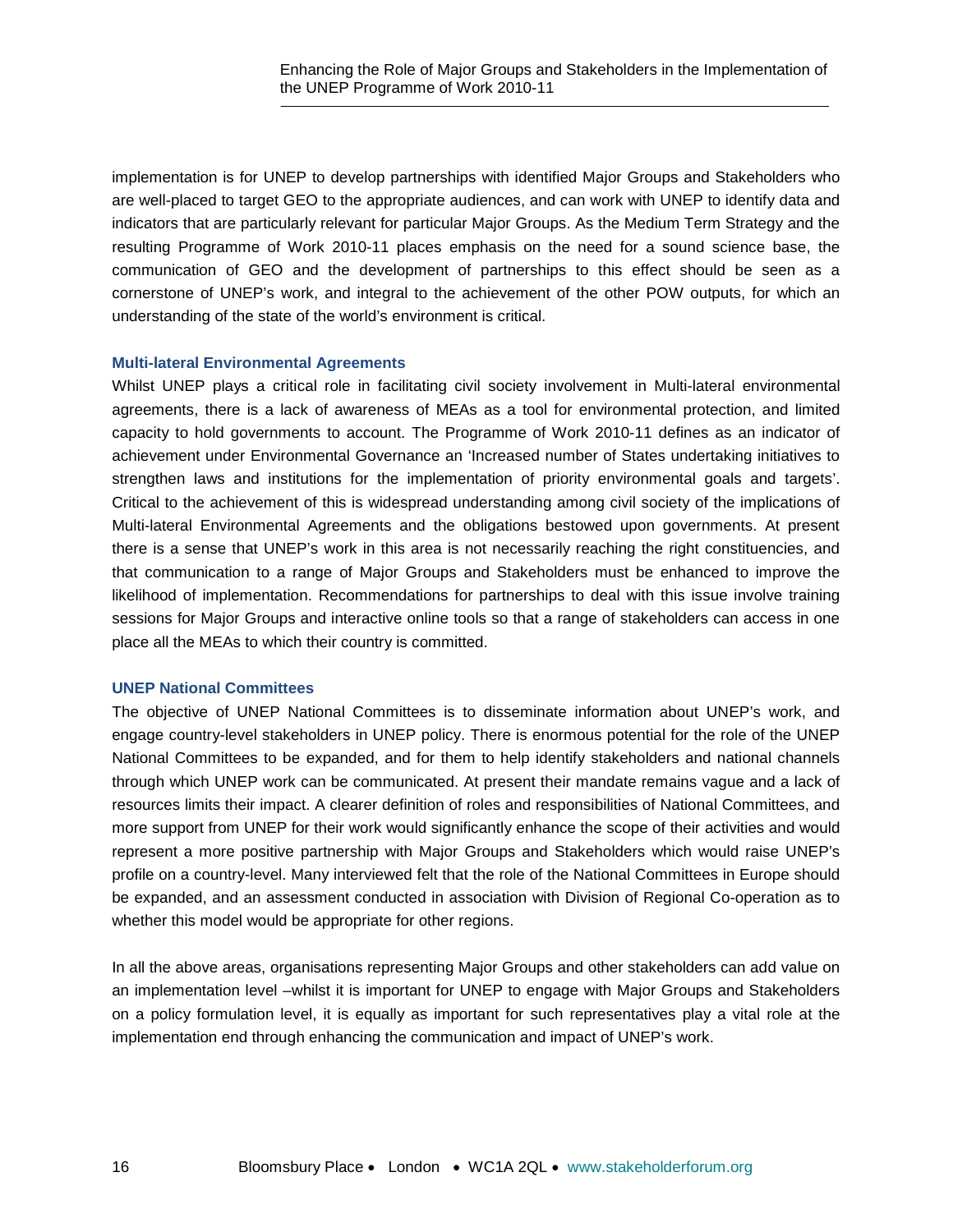*'If we want to work with groups to increase the outreach so that more people understand climate change, we don't only want to work with groups who you will meet at UNFCCC meetings. We also want to work with groups who can take the resources, tools and educational products and help translate those into useful products and projects at a national or community level in their own countries or regions'[14](#page-16-0)*

#### **FORMING STRATEGIC PARTNERSHIPS WITH MAJOR GROUPS AND STAKEHOLDERS**

The thematic approach of the Medium Term Strategy across six priority Sub-Programmes is welcomed as offering the opportunity to focus, streamline and better co-ordinate UNEP's work. A number of respondents felt that in the past Divisions have tended to work as separate entities with individually successful but uncoordinated projects and partnerships. This has resulted in a plethora of partnerships across Divisions that do not always contribute to one coherent vision and goal in UNEP: indeed, it is quite possible that different UNEP Divisions or branches partner with the same organisation for different purposes, without an awareness of each other's activities. This was cited by a number of interviewees as inefficient in terms of UNEP's overall impact, as well as potentially compromising for UNEP at times when internal communications deficiencies become obvious to external partner organisations. A number of those interviewed said they would welcome the development of partnerships with external Major Groups and Stakeholders where more than one UNEP Division is involved, and stressed that this should be a clear objective when developing priorities and projects to implement the UNEP Programme of Work 2010- 11.

# *'Around these new sub-programmatic clusters of activities I hope to see partnerships that involve more than one Division of UNEP. Often you see five or six similar partnerships, and some even work with the same partners and there is even a sense of competition between them' [15](#page-16-1)*

The draft document '*POW 2010-2011: Moving Towards Implementation': Draft for discussion,*  December 18, 2008<sup>[16](#page-16-2)</sup> recognizes the deficiencies of the currently largely uncoordinated approach to UNEP programmes and projects. Its recommendations for Programmatic Concepts for each of the 6 Sub-Programmes, with the subsequent development of designed projects, are therefore welcome. The strategy for implementation envisages that the 'tentative roles of partners and stakeholders' will be expanded on at the Programmatic Concept stage – Stakeholder Forum's research supports the identification of partners at a strategic level, and recommends that 'Strategic Partnerships' with key organisations or coalitions are set up in relation to each priority area. This recognizes that it is likely that certain organisations or coalitions will play a role in a number of projects in any given priority area, and as

<span id="page-16-0"></span> $14$  Quote from interview with Kaveh Zahedi, Climate Change Co-ordinator

<span id="page-16-1"></span><sup>&</sup>lt;sup>15</sup> Quote from interview with Bas De Leeuw, Head, Integrated Resource Management, Division of Technology, Industry and

<span id="page-16-2"></span>Economics (DTIE)<br><sup>16</sup> This document was shared with Stakeholder Forum during its preparation of this report, in order that synergies, where apparent, might be identified between the objectives of the Strategic Implementation Team, and the recommendations of Enhancing the Role of Major Groups and Stakeholders in the implementation of the POW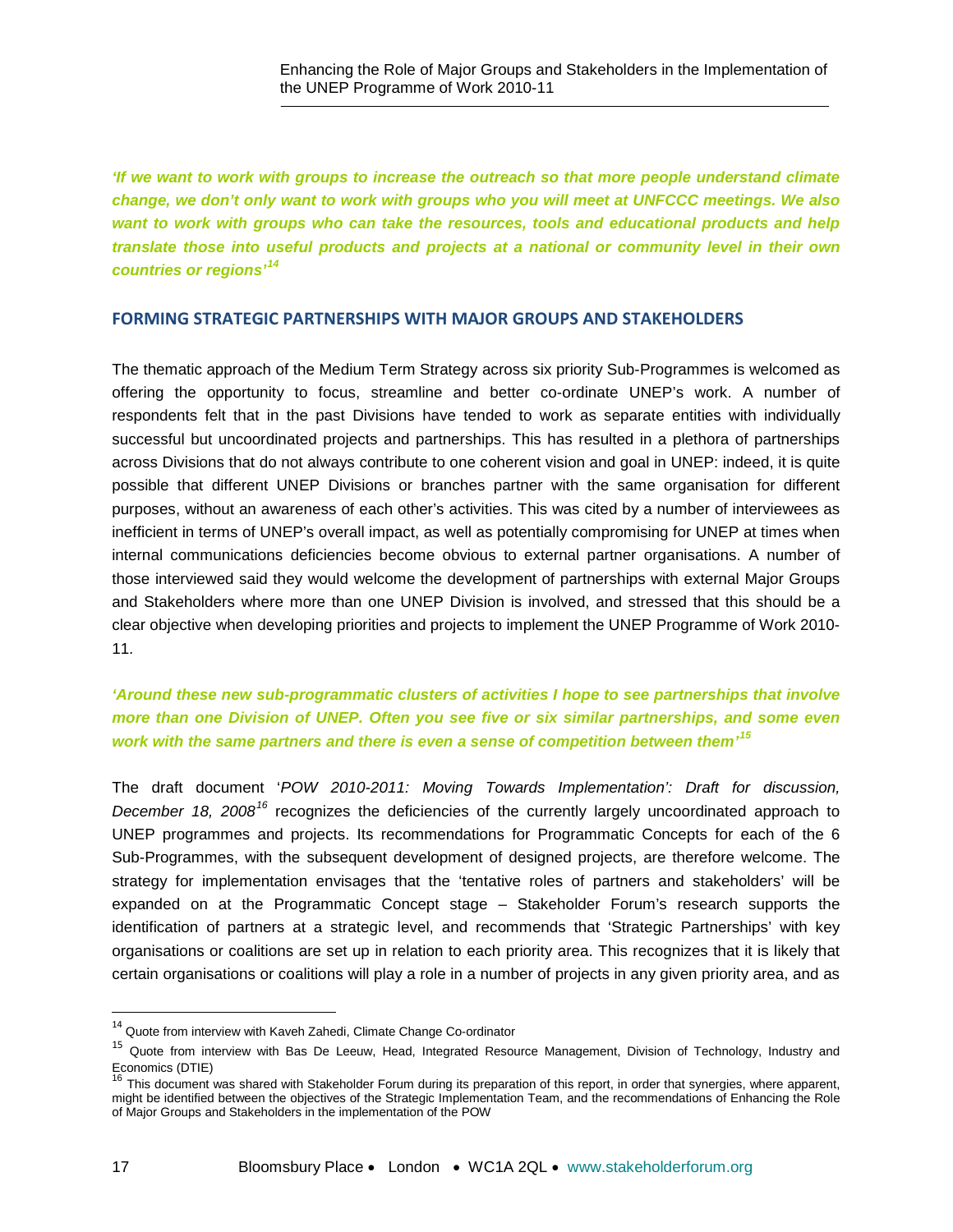such a strategic approach to a partnership with UNEP will help to ensure maximum impact. This further avoids a situation where there are many hundreds of 'partnerships' on a similar thematic area that do not fit into a common goal, and importantly it enhances the transparency of UNEP's activities. It is envisaged that such strategic partnerships would be with partner organisations with a shared vision with UNEP and its Medium Term Strategy. It is further recommended that UNEP ensure that all 9 Major Groups are represented in such strategic partnerships so as to promote coherence between policy development and implementation. Many of those interviewed welcomed such an approach, on the condition that the development of sub-programmatic strategic partnerships would take place in consultation with the Divisional representatives, to avoid the sidelining of Divisional expertise in the pursuit of UNEP-wide strategic goals.

### *'The key consideration is how we can build better coherence between the activities implemented across UNEP's Divisions and Regional Offices to achieve higher-level objectives and tangible results' [17](#page-17-0)*

Critical to the success of Programmatic Concepts of the POW Implementation Strategy and the proposed strategic partnerships will be a robust stakeholder mapping prior to their establishment. This should seek to ascertain which Major Groups are relevant to the implementation of the Programme, and appropriate organisations should be approached accordingly in communication with the Regional Offices. The recommended requirement to conduct a stakeholder mapping exercise with a Major Groups focus is not intended to force the engagement of stakeholders who are not necessary – on the contrary it is intended as a tool to more accurately assess which partners should be engaged, identify gaps (if any) and as such make programmes and projects more relevant. As UNEP has adopted a Major Groups and Stakeholders 'focus' in its strategy of civil society engagement, it would be useful to mainstream this approach into UNEP's operations on a programmatic and project level, even though the relevance of each of the Major Groups as stakeholders will vary according to context. It should be recognised that engaging Major Groups or partners for the sake of it is neither helpful nor effective, and that working with too many partners can become unmanageable.

# *'Partnerships for partnerships sake are not advisable – it should be recognized that having more partners does not always enhance legitimacy, increase effectiveness or add technical rigor. Expanding the partnership base should demonstrably add value and not decrease functionality' [18](#page-17-1)*

However, where particular stakeholder groups are identified as relevant by any mapping exercise, it is recommended that the Major Groups and Stakeholders Branch work with co-ordinators of the Sub-Programme areas to help facilitate communication with relevant organisations and partners where necessary. Ordinarily, programme or project co-ordinators and Regional Offices will be familiar with the

<sup>&</sup>lt;sup>17</sup> Quote from interview with Sheila Aggrawal-Khan, Quality Assurance Section, The Executive Office

<span id="page-17-1"></span><span id="page-17-0"></span><sup>&</sup>lt;sup>18</sup> Quote from interview with Asif Ali Zaidi, Operations Manager, Post-Conflict and Disaster Management Branch, Division of Environmental Policy Implementation (DEPI)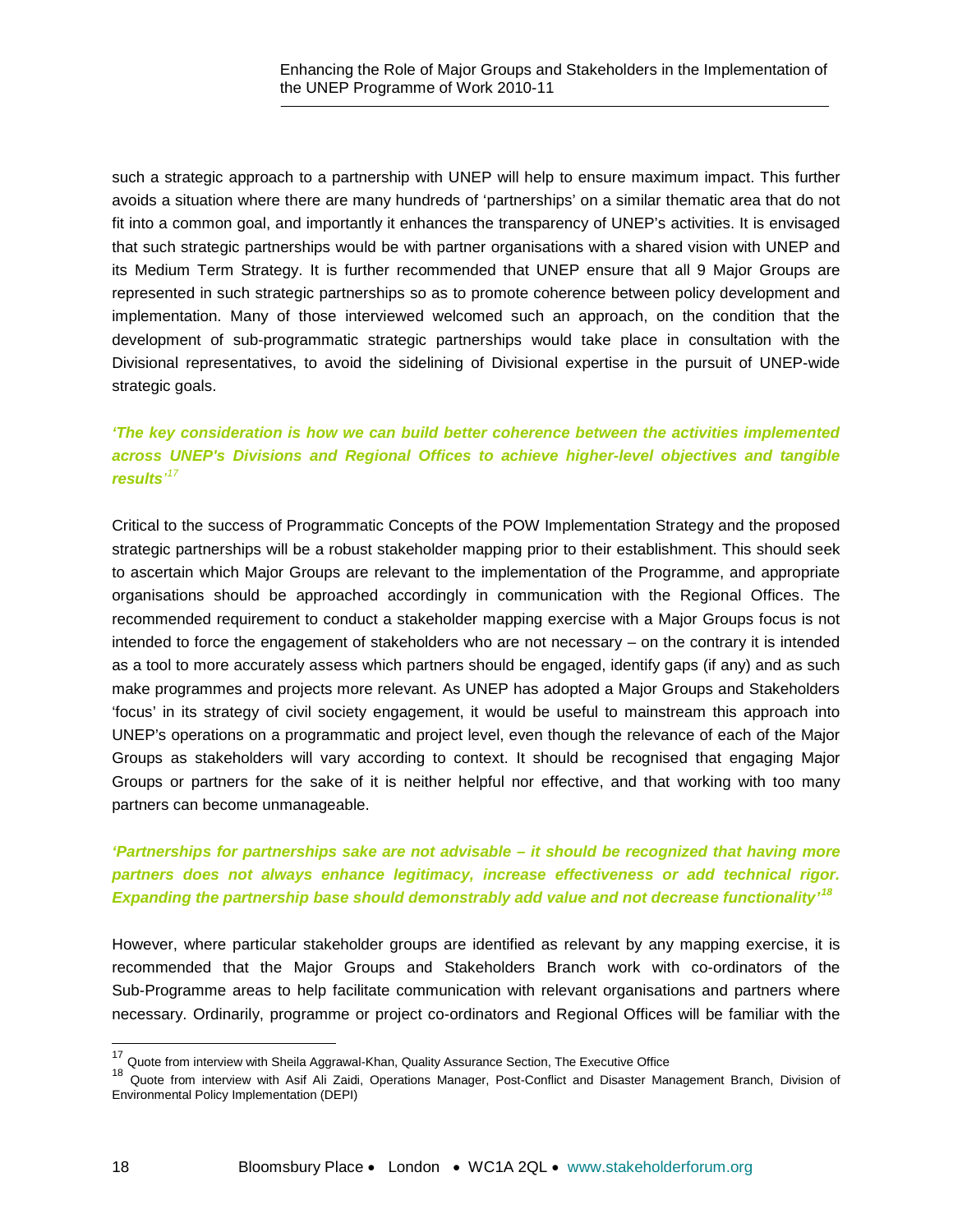partners that need to be engaged, but at times there may be gaps that the MGSB can fill – this is especially the case with Major Groups who, despite having a higher profile on particular projects, are not necessarily widely represented throughout UNEP more broadly. This is dealt with in more depth in the section below: Developing Partnerships with a broad range of Major Groups

# **ENHANCING MAJOR GROUPS AND STAKEHOLDER INVOLVEMENT IN PROJECT PREPARATION ON A COUNTRY LEVEL**

The draft document on *POW 2010-2011: Moving Towards Implementation'* presents recommendations not only on the strategic development of partnerships, but also on the preparation of country-level projects and how to involve project partners. Based on the findings from its qualitative research, Stakeholder Forum strongly welcomes the proposal for a UNEP team to visit the country 'to ensure that stakeholder consultations, consultations with project partners, baseline data, feasibility studies and review of existing programmes in country, are carried out.<sup>[19](#page-18-0)</sup> A team comprising representatives from across the UNEP Divisions will enhance coherence and avoid fragmentation of projects in countries, thus enhancing the impact of UNEP's work. It will also help to ensure that projects are relevant to the UNEP Programme of Work 2010-11 and broader Medium Term Strategy. However, there should be a broader requirement to conduct a stakeholder mapping exercise on a project level, taking into consideration the relevance of each of the Major Groups – it may well be the case that only a minority of Major Groups are relevant to a particular project, but conducting mapping through a lens of Major Groups consideration is important to ensure coherence in UNEP's approach to stakeholders. Indeed, some of those interviewed mentioned that integral to implementation on a country-level was the identification of relevant sector groups, such as farmers organisations and agricultural groups, rather than only focussing particular civil society organisations, such as environmental NGOs. A Major Groups approach helps to identify relevant actors in this way, Furthermore, the Annual Evaluation Report [20](#page-18-1)07<sup>20</sup> from the Evaluation and Oversight Unit identifies one of the key obstacles to successful project implementation is the lack of stakeholder buy-in caused partly by a lack of stakeholder consultation and needs assessment at a Project Design level. Ensuring that project developers are aware of the range of Major Groups that might potentially be involved could help to make stakeholder consultation more effective and fruitful. Furthermore, working with Regional Offices will undoubtedly enhance the relevance of stakeholder consultation and was indeed identified as crucial by a number of those interviewed, as well as by regional Major Groups representatives – in light of this, the Major Groups and Stakeholders Branch could play an advisory role where necessary and work with the Regional Offices in identifying partners in the region who are involved in an accredited or consultative capacity with UNEP, who may be relevant to implementation.

On the subject of enhancing the role of Major Groups and Stakeholders in implementation on a countrylevel, is also important to recognize that the role and profile of Major Groups, particularly NGOs, varies according to the country. It was noted by some of those interviewed that developing relationships and establishing partnerships with civil society in some developing countries can be a serious challenge. This is partly because NGOs are not viewed favourably by the country government, or don't have the required

<sup>19</sup> *POW 2010-11: Moving Towards Implementation, Draft for Discussion, December 19 2008* p. 7

<span id="page-18-1"></span><span id="page-18-0"></span><sup>20</sup> *UNEP Annual Evaluation Report[: http://www.unep.org/eou/Pdfs/2007Ann\\_Ev\\_Rpt.pdf](http://www.unep.org/eou/Pdfs/2007Ann_Ev_Rpt.pdf)*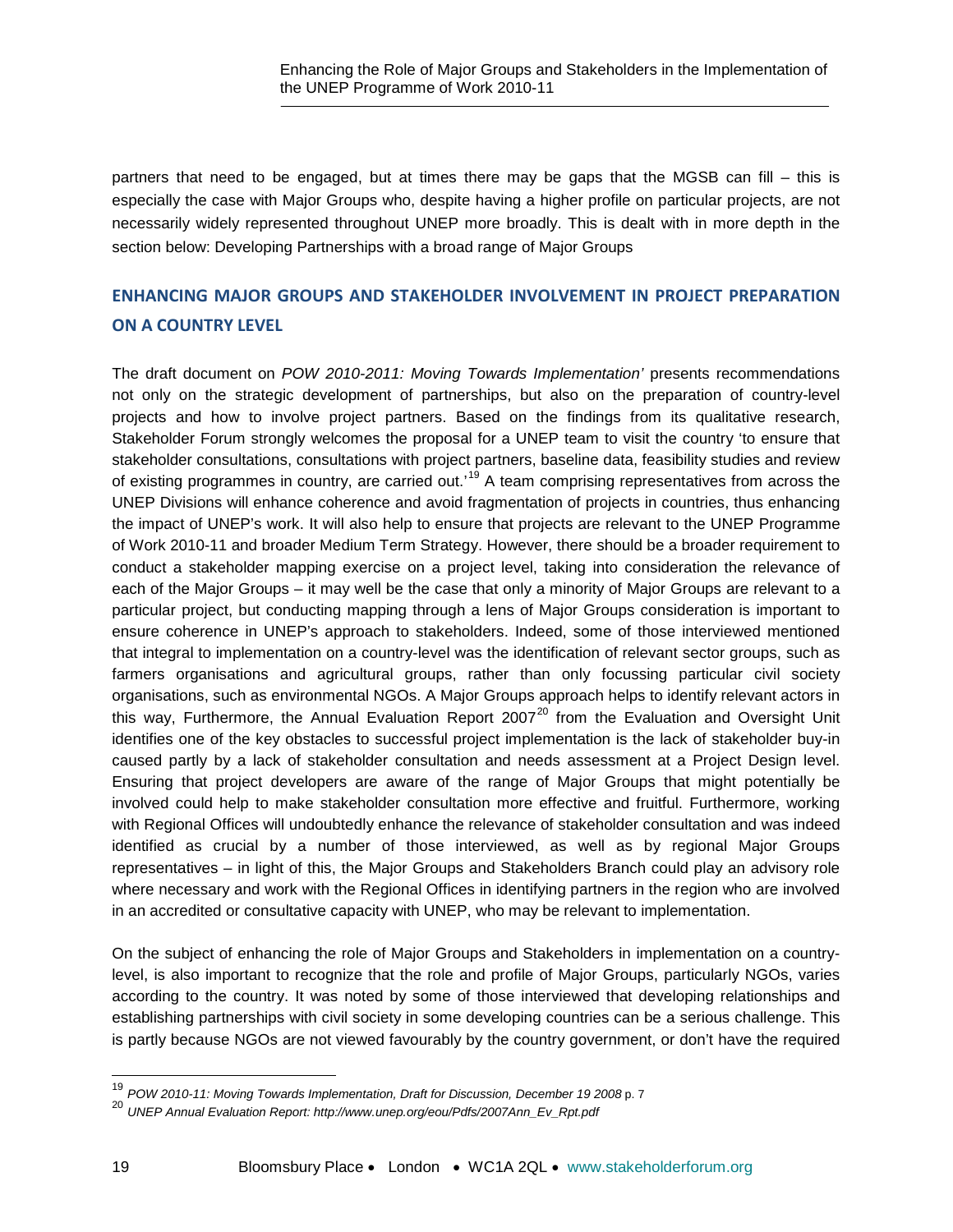competencies for project implementation as they are not given easy access to government Ministries. This can constrain UNEP in terms of which partners and Major Groups it can work with, as the interests of the country-government need to be taken into account. Recognising the discrepancy of the profile and access of civil society groups between different countries, UNEP would play a valuable role both in building the capacity of more 'marginalized' Major Groups in particular countries, as well as in certain situations acting as a broker between NGOs, CSOs and government.

*'Something that UNEP could do is focus on supporting NGOs in countries that are focussing on environmental issues – give them financial support, act as a broker between them and the government. UNEP could really add value in terms of that relationship'[21](#page-19-0)*

# **DEVELOPING PARTNERSHIPS WITH A DIVERSE RANGE OF MAJOR GROUPS AND STAKEHOLDERS**

If there is to be consistency in UNEP's approach to civil society on both a policy and implementation level, a Major Groups approach must be more effectively integrated into UNEP's operations across the board. It should be noted that most of those interviewed were either unfamiliar with the concept of the 9 Major Groups, or unclear as to which stakeholders come under the Major Groups umbrella. This may partly be the reason as to why certain Major Groups have more UNEP-wide representation than others. Whilst partnerships should not be created for the sake of it, and stakeholder groups should not be included other than where they are demonstrated to be relevant in a particular context, it is evident that there are certain Major Groups who are represented less than others. Whilst Science and Technology organisations, Business and NGOs (particularly environmental NGOs) are widely represented as partners across UNEP as a whole, Trade Unions, Farmers and Indigenous Peoples feature less prominently<sup>[22](#page-19-1)</sup>. This is not to undermine the very welcome developments in the area of Trade Unions and Farmers – a number of initiatives with Trade Unions since 2004 show a trend towards greater involvement in implementation. Trade Union involvement in the Chemicals SAICM process, training programmes to increase Trade Union participation in environmental processes, the Green Jobs and the Green Economy Initiatives all represent progress. Likewise, UNEP has been engaging farmers associations such as the International Federation of Agricultural Producers (IFAP) on issues relevant to sustainable agriculture. However, whilst these initiatives are welcome, they should also form part of a wider and more integrated approach to these Major Groups that takes into account implementation across the six priority areas. It was observed, for example, that the current relationship between Trade Unions and the DTIE is weaker than it should be, despite Trade Unions being an integral stakeholder in relation to Resource Efficiency, one of the 6 priority thematic areas. Partnerships with farmers organisations in relation to Sustainable Consumption and Production are also lacking, and access to agricultural groups in developing countries for project implementation has also been identified as a challenge.

<sup>&</sup>lt;sup>21</sup> Quote from interview with David Smith, Manager, Africa Poverty-Environment Initiative

<span id="page-19-1"></span><span id="page-19-0"></span><sup>22</sup> According to data made available by the Major Groups and Stakeholders Branch, and according to interviews with UNEP staff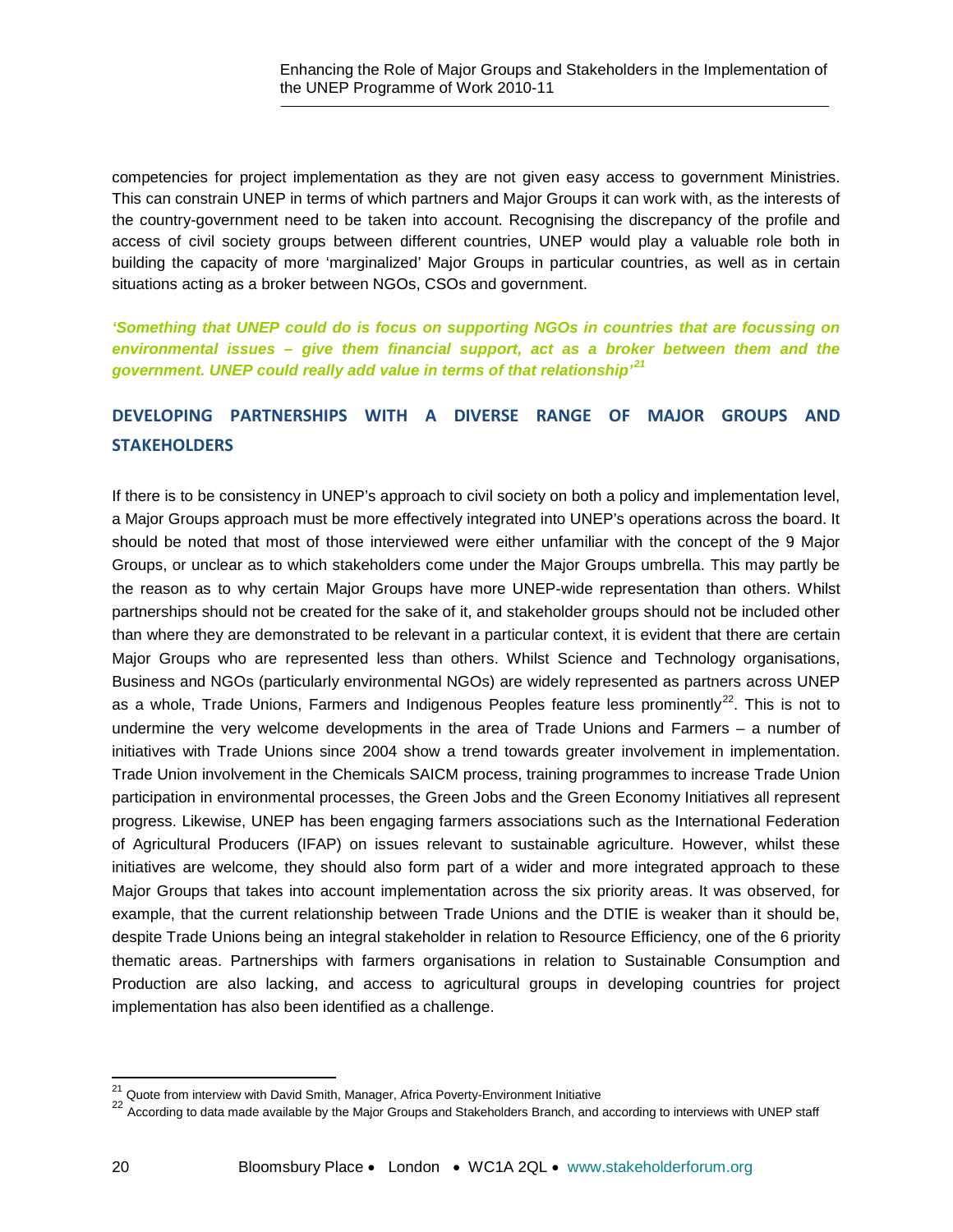The recommendation to conduct stakeholder mapping with consideration of all Major Groups prior to the development of any Programme or Project concept could help to alleviate this problem, keeping in mind that the involvement of a variety of stakeholders is not a goal in itself but has to be justified by the added value it brings to UNEP's capacity to deliver effectively.

Specific recommendations for engagement include:

- Involving Trade Unions in dialogue on Resource Efficiency and the implications of sustainable consumption and production for labour, enhancing their relationship with DTIE;
- Enhancing UNEP's relationship and partnerships with Indigenous Peoples especially in relation to the REDD agenda (Reducing Emissions from Deforestation and Degradation);
- Engaging farmers associations in multi-stakeholder and capacity-building partnerships on sustainable agriculture, identifying the role that FAO would play in such a process, and consulting farmers associations and organisations in advance of such projects so as to identify needs.

In addition to enhancing the role of particular Major Groups, it was noted by those interviewed and through regional civil society consultation meetings that there are also 'sub-sets' of Major Groups where greater engagement is required for enhanced implementation. This is especially relevant for the NGO Major Group, where there is a healthy and welcome involvement of environmental NGOs (ENGOs) in implementation, but far less emphasis on development NGOs. As the expected accomplishments and outputs of the 2010-11 Programme of Work require an enhanced integration of environmental concerns into UN Development Assistance Frameworks, UNEP must enhance its relationship with development NGOs in order to increase its impact in this area. Positive initiatives within UNEP are attempting to bridge this gap, such as the Poverty Environment Initiative (PEI). However, even those working on povertyenvironment issues within UNEP note the need for more established relationships with development NGOs, especially in the context of the increasing international focus on climate resilient development.

### *'UNEP needs to spend time developing relationships with a range of sectors and nongovernmental actors, and focus on development NGOs as much as environment NGOs' [23](#page-20-0)*

It was also observed that stakeholder groups that do not fit under any of the Major Groups categories, and with which UNEP does not already have established relationships, should also be identified and engaged. Whilst the last two years have witnessed an increase in participation of 'other' stakeholders in UNEP dialogues or working groups, there are areas where relationships could be enhanced. One specific recommendation emerged in this regard, highlighting the need to acknowledge the role of Consumer Groups in environmental issues, harnessing the energy of the ethical and green consumer movement to encourage responsible policy on Sustainable Consumption and Production.

<span id="page-20-0"></span><sup>&</sup>lt;sup>23</sup> Quote from interview with David Smith, Manager, Africa Poverty-Environment Initiative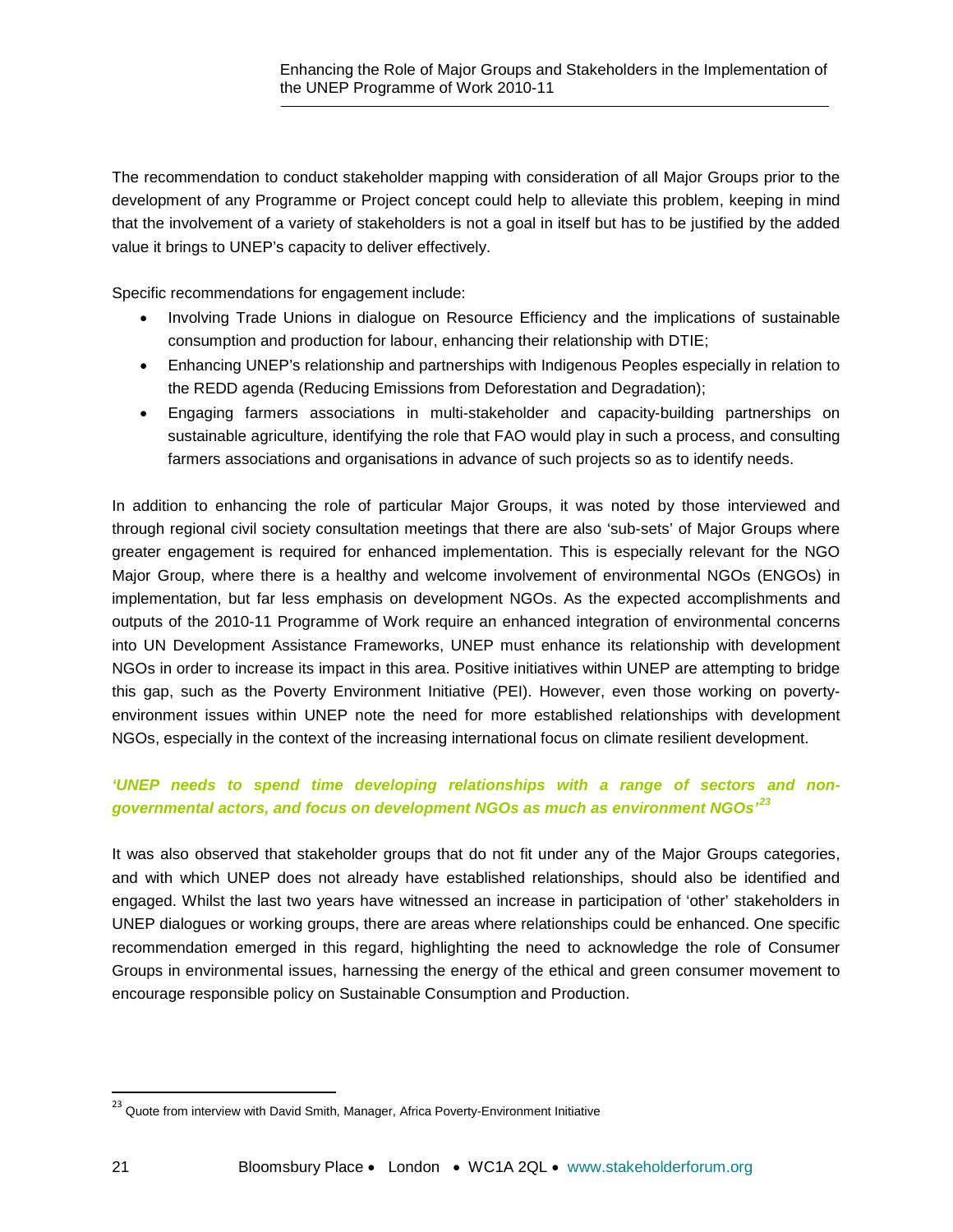Where gaps in engagement with Major Groups are identified, it can often be attributed to a lack of familiarity with a particular stakeholder group within a Division or Sub-Programme, and as such the MGSB could play a helpful role either in making recommendations of relevant partners, or playing a facilitating role and pointing staff to other examples of collaboration with a particular Major Group within UNEP. Furthermore, it may be beneficial for the MGSB to play a role in scoping stakeholder organisations and associations that are relevant to UNEP's Programme of Work, but with whom UNEP does not have existing relationships – this would be highly beneficial with development NGOs, which must play an increasingly important role in the implementation of UNEP's work.

# **MAKING ENGAGEMENT WITH MAJOR GROUPS MORE RELEVANT TO PROGRAMMATIC IMPLEMENTATION**

As outlined in the introduction, it is UNEP's mandate and strategic priority to engage civil society, including Major Groups and Stakeholders, in policy and programmatic levels of UNEP's work. The recently revised guidelines for Improving the Global Civil Society Forum<sup>[24](#page-21-0)</sup>, state that 'there will likely be important synergies between participation at the governance level and in project implementation, with each having the potential to strengthen the other'. This is true in many cases, however it has also been widely observed, especially by UNEP representatives, that those Major Groups and Stakeholders who are engaged at a policy and governance level with UNEP are not always complemented by those who can provide more technical expertise on implementation. Whilst it is recognized that there is a necessary role for Major Groups and Stakeholders to play in policy formulation, advocacy and lobbying, it is equally necessary that lessons learned from projects implemented with partners are communicated into the policy-making process. It is also critical that Major Groups and Stakeholders with technical and area expertise are consulted in relation to the formulation and implementation of UNEP's Programme of Work. It was observed by a number of UNEP staff with responsibility for particular sub-programme areas that the current model of Regional Civil Society Consultation Meetings does not necessarily draw in stakeholders relevant to their programme area. For example, whilst Climate Change is a broad area on which most civil society organisations will have some kind of position, Ecosystems Management and Disasters and Conflicts are more esoteric and necessarily require Major Groups representatives and stakeholders with expertise in that area.

*'On an engagement level, why don't we look more at the NGOs that are specifically working on our Programmes? There needs to be a balance between civil society organisations that are more policy-oriented and see the bigger picture, as well as the more practical ones with who UNEP is working to get things done' [25](#page-21-1)*

To this end, it is recommended that meetings with identified relevant Major Groups and Stakeholders for each sub-programme area are convened prior to Governing Council and complementary to the Global Civil Society Forum. If instituted, the Strategic Partnerships recommended above will help to facilitate the

<span id="page-21-0"></span> $^{24}$  Guidelines for Improving the Civil Society Cycle, Revised March 2008

<span id="page-21-1"></span><sup>&</sup>lt;sup>25</sup> Quote from interview with Kaveh Zahedi, Co-ordinator, Climate Change Sub-Programme, Division of Technology, Industry and Economics (DTIE)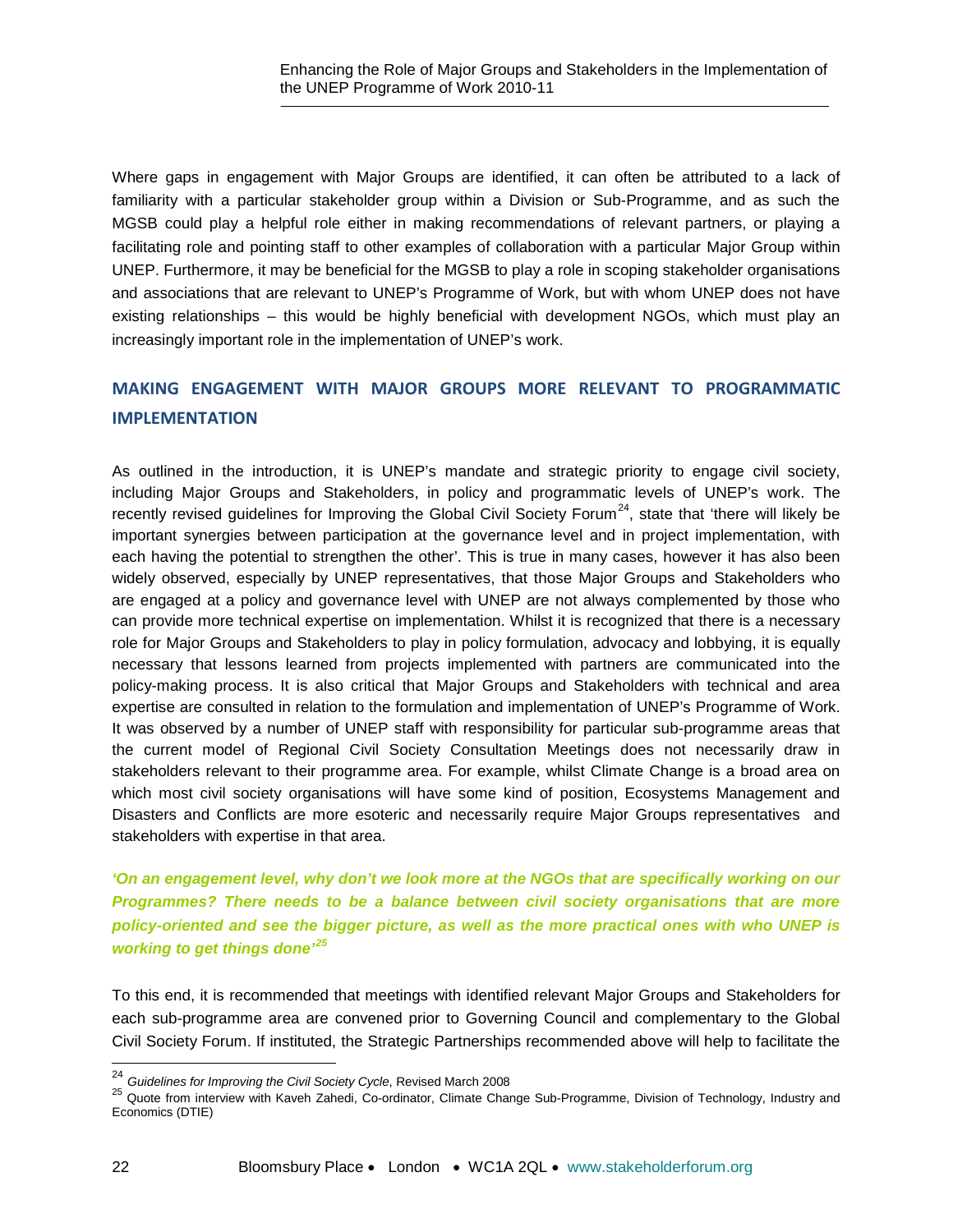co-ordination of such meetings, as representatives from the key partner organisations for each subprogramme should be present to feed-in lessons learned from projects and identify priorities for the future. Beyond this, a stakeholder analysis should be conducted of Major Groups and Stakeholders with relevant expertise in any given sub-programme area, irrespective of whether they are involved with implementation of particular UNEP projects or not. Global consultation meetings with stakeholders on each of the sub-programme areas were identified by a number of interviewees as something they would welcome.

*'We would love the opportunity to exchange ideas and have dialogue with other civil society*  representatives with relevant technical expertise in our area. At present we feel that the civil *society consultation process does not necessarily gather people with the right technical background, and as such we question the degree of influence such processes have on UNEP policy'[26](#page-22-0)*

The question arises of whether the Regional Civil Society Consultation Meetings should continue in the current format if there is broad support for global consultation with Major Groups and Stakeholders according to sub-programme area. Clearly it is important to provide a regional space to discuss issues relevant to UNEP, such as the Green New Deal, that do not fall specifically under the sub-programmes. It is also important to allow regional civil society representatives and Major Groups to take a more integrated and holistic approach to the agenda.

It is therefore recommended that the approach to the Regional Meetings is reformed, and that Major Groups and Stakeholders representatives with the appropriate technical expertise are identified and invited to contribute to thematic conversations. In general, any reform should ensure that there is greater correlation between those contributing to the policy discussions and those acting as implementing partners in UNEP's work – whilst a gulf between these two sets of actors persists, there will continue to be a lack of fora where lessons and ideas can be exchanged, and there will remain a disconnect between policy development and its relevance on a project level. Where possible, sectoral networks and associations should be engaged with, where there are existing frameworks for communication between local grassroots groups and higher-level advocacy, The Major Groups and Stakeholders Branch could also help to facilitate greater communication between Major Groups and Stakeholders who are acting as implementers and the policy process by gathering details of project partners in each sub-programme area, and ensuring they are represented at consultation meetings.

*'The point of our engagement with civil society groups is for them to not only orient and shape our programme and what we do, but to help us have a bigger impact in the world. And to have that a certain number or percentage of the groups we engage have to have the practical knowledge and ability' [27](#page-22-1)*

<span id="page-22-0"></span><sup>&</sup>lt;sup>26</sup> Quote from interview with Asif Ali Zaidi, Operations Manager, Post Conflict and Disaster Management Branch, Division of Environmental Policy Implementation (DEPI)

<span id="page-22-1"></span><sup>27</sup> Quote from interview with Kaveh Zahedi. Climate Change Co-ordinator, Division of Technology, Industry and Economics (DTIE)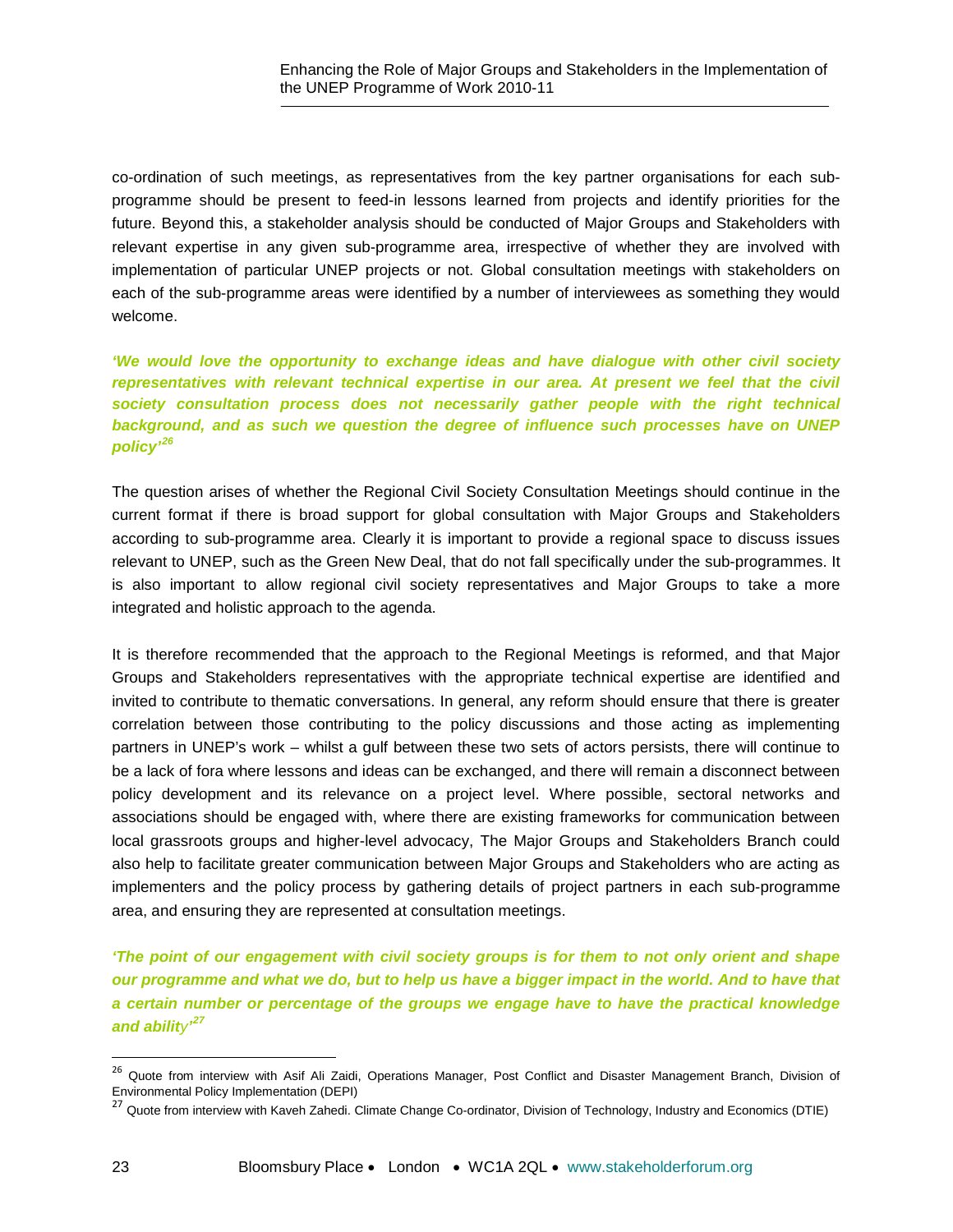#### **THE ROLE OF MULTI-STAKEHOLDER PARTNERSHIPS**

UNEP has a wide variety of partnerships with organisations representing a range of Major Groups and Stakeholders – many of these partnerships involve setting up an agreement or Memorandum of Understanding with a particular organisation to deliver a set of outputs. Other partnerships involve multiple actors of one or more stakeholder groups, and UNEP adds value in this context specifically through its convening role. A number of those interviewed, both UNEP and those representing Major Groups and other stakeholders, observed that there are few opportunities or 'spaces' for a range of stakeholders to come together to discuss particular environmental issues, share knowledge or decide on common action. UNEP can play an extremely valuable role in this regard, as it has access to a range of high-level stakeholders, as well as the authority and good reputation to mobilise them to come together to work for common goals. The Sustainable Building and Construction Initiative serves as a good example of a multi-stakeholder partnership, bringing together business stakeholders from across the building and construction sector on a 'common platform' to establish baselines, develop tools and strategies, and pioneer pilot projects where possible. Local authorities and NGOs are also involved to a lesser extent.

## *'Multi-stakeholder platforms such as the Sustainable Building and Construction Initiative represent a step towards developing capacity and initiating projects to demonstrate how principles and tools work in practice' [28](#page-23-0)*

In this context UNEP acts as a 'host' and is responding to key elements of the Programme of Work 2010- 11 by catalysing learning and action by those involved in the initiative. This initiative represents a step beyond the development of publications outlining guidelines and best-practice, which whilst useful are not always utilised to the desired extent. The SBCI creates a forum where knowledge can be disseminated to the stakeholders who are in a position to make changes - it presents a 'win-win' scenario where businesses can gain access to new information, network and pioneer sustainable building initiatives, and UNEP's role as a facilitator or 'broker' means that the results of these activities can be communicated to government decision-makers so that an enabling policy environment can be created.

<span id="page-23-0"></span> $^{28}$  Quote from interview with Arab Hoballah, Co-ordinator Resource Efficiency Sub-Programme, Division of Technology, Industry and Economics (DTIE)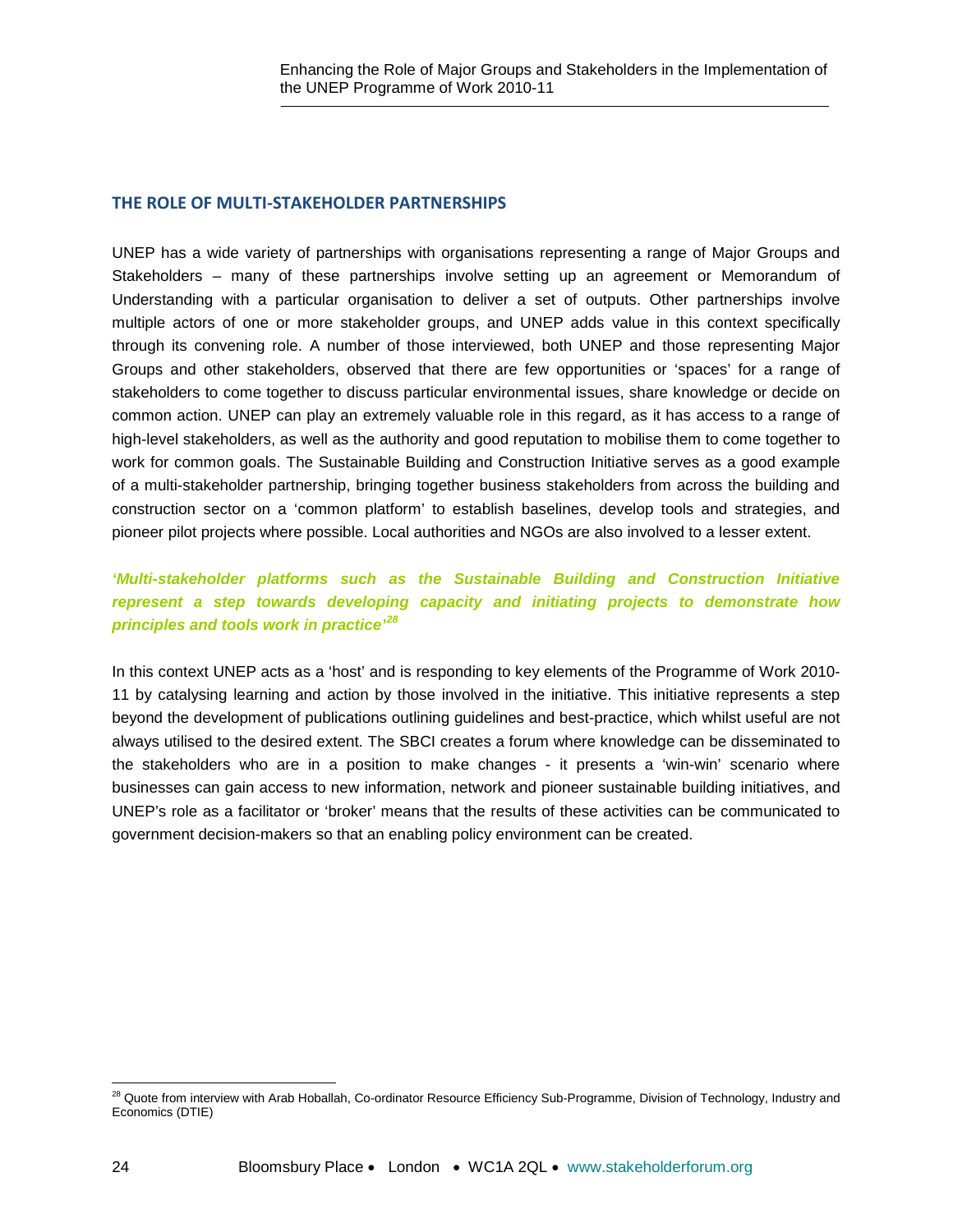*'As long as governments set their policies and don't discuss with the private sector, their policies will remain on the shelf. This is where sharing examples of best practice (for example through the SCBI) is so important, as it can demonstrate that certain approaches have worked in a number of countries and lessons can be learned for adopting them elsewhere. It's important to see how the interests of the market and the requirements of policy can be combined to promote sustainable building. So the SBCI is an example of UNEP bringing policy and markets together, as neither can work alone You need to find the instrument, you need to inform about it, and you need to make sure you have a government behind it' [29](#page-24-0)*

As business members of the initiative are also required to pay fees for the initiative, it does not make huge demands upon UNEP's resources – as such it offers a good model of how UNEP can work with stakeholders to enhance implementation without requiring hugely increased financial resources. It has been observed by some of those interviewed, however, that such a model is likely to be restricted to business stakeholders who are in a better position to provide funds. This said, the principle of multistakeholder platforms where UNEP adds value as a convenor, facilitator and broker can be replicated even if the required funding is sought from external sources, or membership fees are only applied to those who are in a position to pay. Crucially, UNEP's administrative structures need to be able to accommodate more complex multi-stakeholder partnership agreements which involve a range of actors and do not fit the classic model of the UNEP Memorandum of Understanding through which funds are provided to particular organisations or stakeholders to produce or implement a piece of work. Where partners are involved not simply to deliver a particular output, but to share knowledge, learn and participate in discussion and dialogue through an initiative facilitated by UNEP, a completely different type of MOU is required.

### *'An MOU for a facilitating or brokering system does not exist within UNEP or within the UN system' [30](#page-24-1)*

It is recommended that UNEP co-ordinates a Working Group on how MOUs appropriate to such multistakeholder partnerships and initiatives can be developed – in order to encourage joined-up thinking and enhanced communication between different branches in UNEP, it would be extremely valuable if the Major Groups and Stakeholders Branch could play a role in this Working Group, so that any resulting MOU frameworks are adaptable to multi-stakeholder platforms with a range of different stakeholders.

In the context of the Medium Term Strategy and the Programme of Work 2010-11, Sub-Programmatic Coordinators should consider the role of multi-stakeholder platforms and initiatives and how they can enhance implementation of the sub-programme priority areas, both through building capacity, and providing a strong evidence-base for further initiatives and enabling policy frameworks.

<span id="page-24-0"></span><sup>&</sup>lt;sup>29</sup> Quote from interview with Arab Hoballah, Co-ordinator of Resource Efficiency Sub-Programme, Division of Technology, Industry and Economics (DTIE)<br><sup>30</sup> Quote from interview with Arab Hoballah, Co-ordinator of Resource Efficiency Sub-Programme, Division of Technology, Industry

<span id="page-24-1"></span>and Economics (DTIE)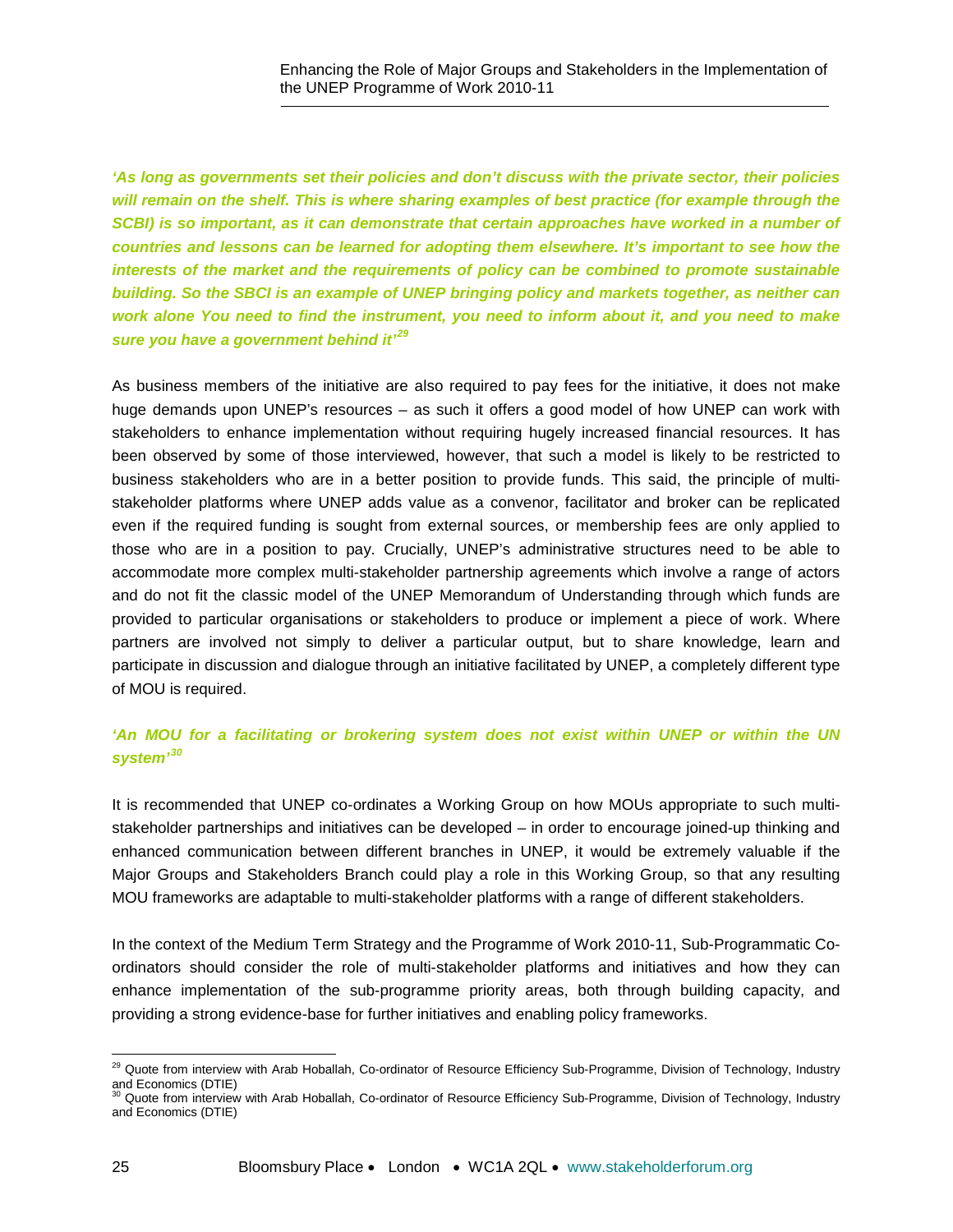#### **GENERATING OWNERSHIP AMONG PARTNERS**

Through convening partnerships and creating platforms for a range of stakeholders and experts, UNEP is able to give those involved a sense of ownership over any project or initiative. A truly valuable partnership exists where those involved feel they are shaping the direction and content of the work, and as a result will both deliver and also seek to disseminate information about the work to relevant networks and decision-makers. UNEP's partnership with scientific experts, academics, governments and NGOs through the International Panel on Sustainable Resource Management, and through the Global Environment Outlook process are widely perceived as successful as they provide a space for stakeholders to innovate, collaborate, share knowledge, and in turn build capacity and influence policy. UNEP adds value in its role as a manager or Secretariat, whist the outputs of the partnership are produced and, most critically, *decided,* in collaboration with the partners – this common ownership builds on the strengths of the partners, guarantees buy-in, and reduces the resources that UNEP would have to generate to co-ordinate such vast projects in-house. Furthermore, the involvement of a range of experts and stakeholders enhances the legitimacy of the partnership's outcomes in the eyes of decision-makers, thus strengthening UNEP's role vis-à-vis governments and policy-makers.

One key consideration for maintaining a sense of ownership among partners is to ensure that there are sufficient and sustainable incentives for the continued involvement of stakeholders. Working in collaboration, providing ownership and building on the good reputation of UNEP are all important factors, but this needs to be matched with sufficient financial incentives in the long-term for stakeholders to commit their time to the required work.

### **GUIDELINES FOR WORKING WITH DIFFERENT MAJOR GROUPS**

The ultimate objective of enhancing Major groups' and Stakeholders' involvement in implementation should be to increase and improve the effectiveness of that implementation. As such those responsible for forming partnerships should be given as much support as possible. Currently there are no standardized guidelines within UNEP on how to work with Major Groups and Stakeholders. A number of staff at DTIE referred to guidelines that are mainly used within the Division on how to work in partnership with business.<sup>[31](#page-25-0)</sup> However, many staff from other Divisions were unaware of these guidelines, despite feeling inexperienced or unsure about how to approach partnerships with business. Whilst UNEP enjoys a very positive relationship with a number of businesses, as evidenced by the range of business partners engaged in the work of DTIE and in the UNEP Business and Industry Dialogue, a number of those interviewed in other Divisions stressed that they were not as familiar with how to approach and work with business to implement UNEP's objectives.

<span id="page-25-0"></span><sup>&</sup>lt;sup>31</sup> Guidelines on Co-operation between the United Nations Environment Programme and Business, March 2004 (not currently available online)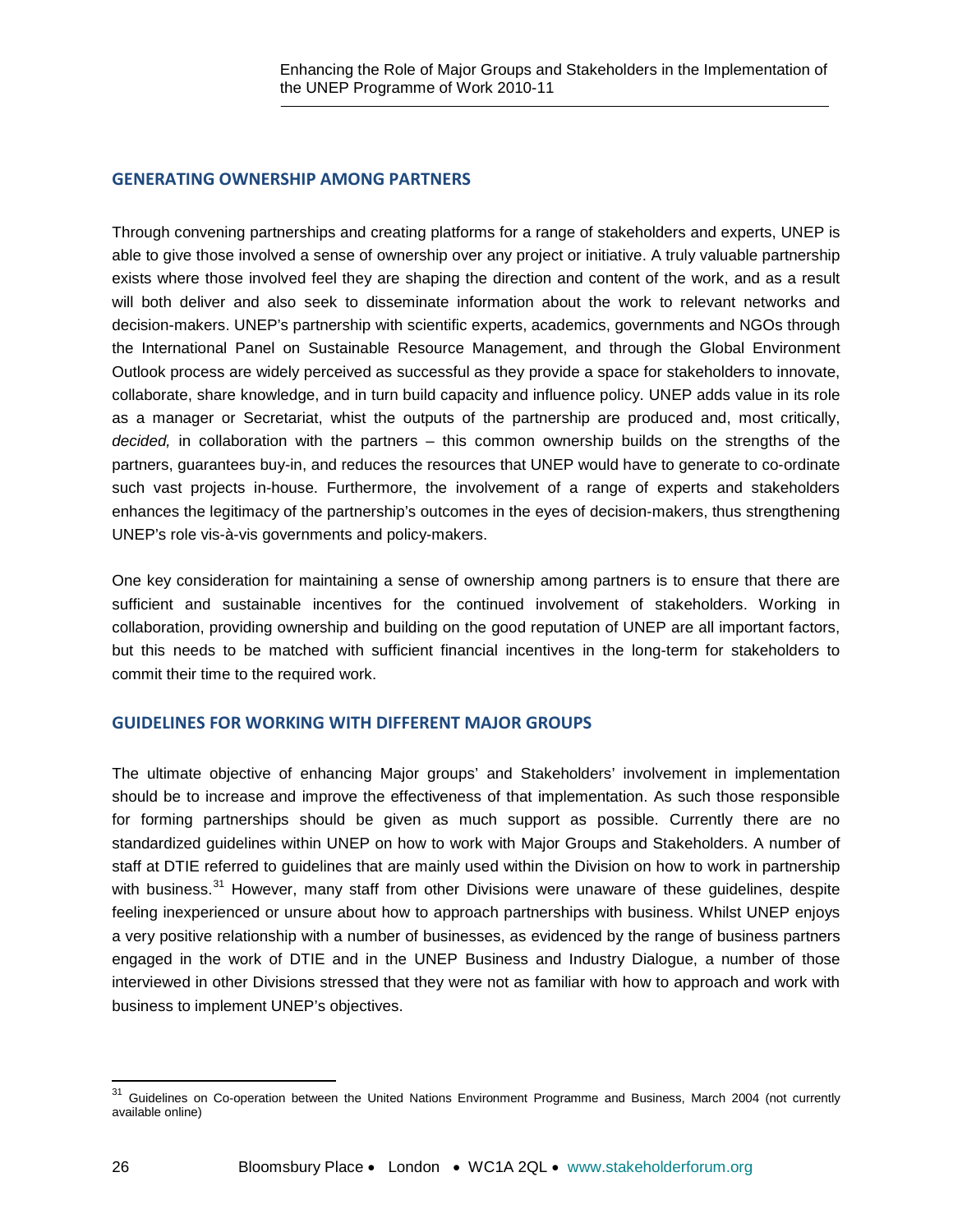As UNEP shifts to a thematic and sub-programmatic approach to its work, a number of Divisions will be increasingly required to establish relationships and partnerships with business, where this has previously predominantly been the preserve of DTIE. As such, it is recommended that any guidelines on how to work with business are made available throughout UNEP and that more support is provided for those with little experience of how to deal with business. To enhance UNEP-wide coherence on engagement with business, it would also be helpful if a separate body or committee was authorised to provide support and advice in this area, as well as scrutinising the appropriateness of partnerships with business, and whether they adhere to the guidelines. Furthermore, should some of the aforementioned initiatives for enhancing internal communication be adopted, it would also be highly beneficial to utilise an intranet system to record lessons learned in working with business, which UNEP staff around the world can access, and where discussions can also be instigated.

Whilst the need for quidelines when working with business and industry was supported most strongly, some observed that this would also be helpful when working with research institutes and scientists. It is important that UNEP is not perceived merely as a funder of research, but as an integral partner in its development and dissemination. GEO-4 clearly works well in this regard, so it would be helpful for guidelines to be developed in consultation with DEWA and with the scientific research organisations involved in GEO to find out how best to approach partnerships with these kinds of stakeholders.

# *'It would be interesting for the Major Groups and Stakeholders Branch to assist in the production of guidelines on how to work with a number of Major Groups – women, scientists etc – similar to the helpful guidelines that were produced on how to work with business' [32](#page-26-0)*

The Major Groups and Stakeholders Branch would be well-placed to co-ordinate the production of guidelines for implementing Programmes and projects with Major Groups and Stakeholders. Critical to the success of such guidelines will be the development of them in consultation with UNEP staff, Major Groups representatives and other stakeholders who are identified as having sufficient experience to contribute valuable insights – being devised in this way would make the guidelines more interactive and less 'top-down', making them more likely to be used. Also critical is accessibility and communication – they should be accessible through the UNEP intranet, in a section dedicated to enhancing capacity for the implementation of UNEP's POW 2010-11 with Major Groups and Stakeholders – this portal would also be the appropriate place for any information and informal discussion spaces on partnerships (mentioned above).

<span id="page-26-0"></span> $32$  Quote from interview with Bas De Leeuw, Head, Integrated Resource Management, Division of Technology, Industry and Economics (DTIE)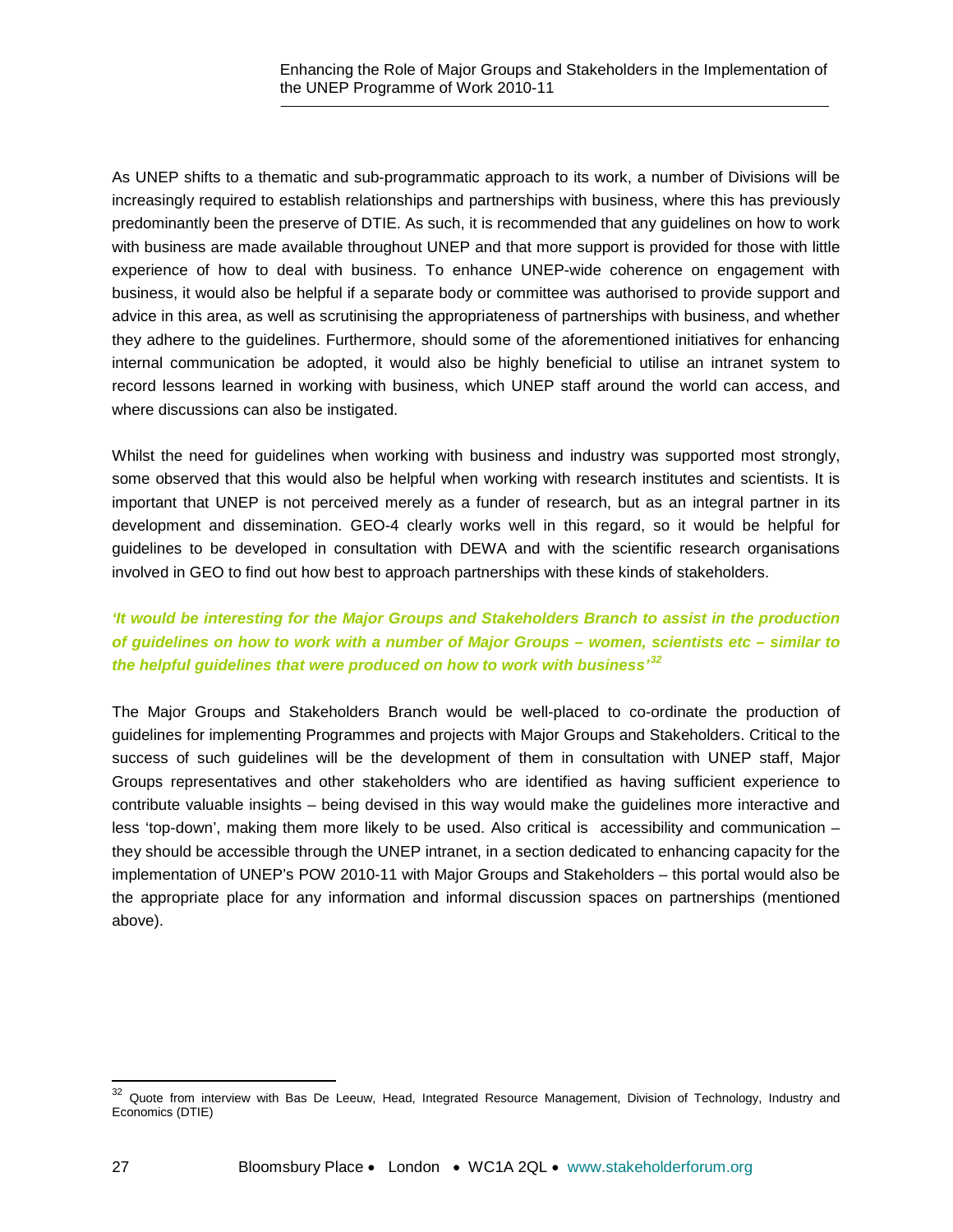Some general and generic pre-conditions for success were also highlighted which should considered for any broad or more tailored guidelines for engagement with Major Groups and Stakeholders, including:

- Partnerships should be established according to the priorities outlined in UNEP's Programme of Work across the six priority areas, as agreed by Governing Council. Substantive considerations should override political considerations in the execution of partnerships so as to ensure efficiency and coherence;
- Partnerships should have clear, defined and measureable objectives and outputs;
- The roles and responsibilities of each partner should be identified from the outset;
- All partnerships should establish a monitoring framework from the outset;
- All partners should be results-focused;
- All partnerships should conduct stakeholder mapping prior to theirestablishment to identify which Major Groups are relevant to implementation – where necessary the Major Groups and Stakeholders Branch should be contacted to help identify partners;
- Where Partnerships have emphasis on a particular region, the Regional Offices must be involved at the *initial stages* of its development, not informed as an afterthought;
- Sustainable funding must be ensured for the Partnership to function where the partnership is not a simple contractual agreement with UNEP, partners should not compete for funds from one pot, but rather collectively design a fundraising strategy, utilise existing relationships, and allocate funds according to activity;
- Partnerships should fit into UNEP-wide goals as such there should be mechanisms for communicating the examples of successful partnerships to UNEP as a whole, so that similar successful models can be replicated, and unsuccessful models not duplicated;
- All projects and partners should be registered and information about them accessible across UNEP;
- UNEP must be demonstrated to add value to the partnership it must provide technical expertise and assistance, and be sure not to replicate but complement the work of other agencies.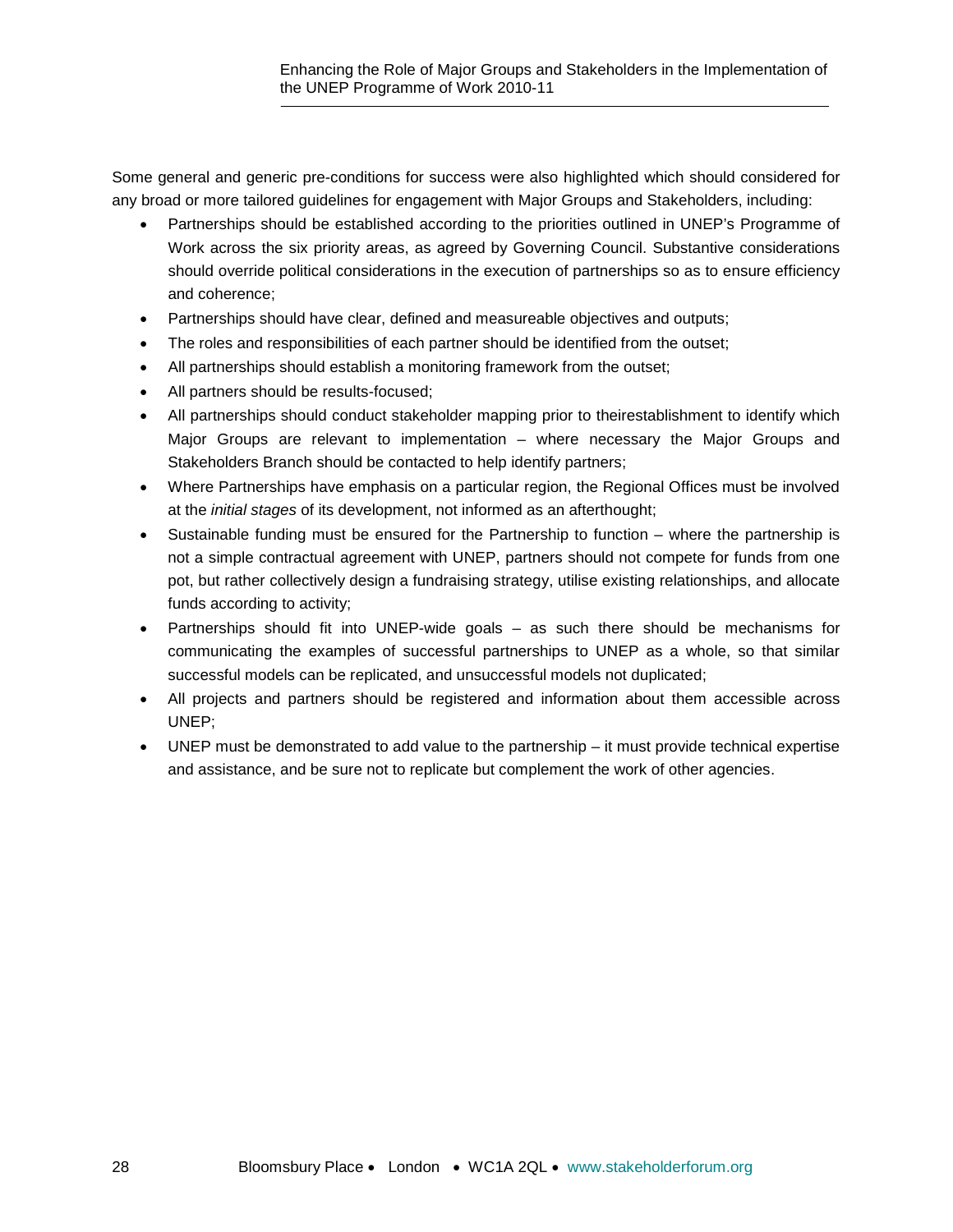# **Annex 1**

### **Interviews or meetings were conducted with the following staff:**

- Leo Heileman: Sustainable Consumption and Production Branch, DTIE
- Arab Hoballah: Co-ordinator of Resource Efficiency Sub-Programme, DTIE
- Bas De Leeuw, Head, Integrated Resource Management, DTIE
- Destra Mebratu: Head, Business and Industry Unit, DTIE
- Kaveh Zahedi: Co-ordinator, Climate Change Sub-Programme, DTIE
- Bernard Jamet, Climate Change Senior Programme Officer, DGEF
- Balakrishna Pisupati: Programme Officer, Biodiversity and Land Law and Governance Unit, DELC
- Marko Berglund: Associate Legal Officer, Biodiversity and Land Law and Governance Unit, DELC
- Ms Margaret M. Oduk, Programme Officer, Biodiversity and Land Law and Governance Unit, DELC
- Haddy Guise, Associate Legal Officer, Biodiversity and Land Law and Governance Unit, DELC
- Agneta Sunden-Bylehn, Scientific Affairs Officer, Chemicals Branch, DTIE
- Sheila Aggarwal-Khan: Senior Advisor on Programme, Strategic Implementation Team, The Executive Office
- Tim Kasten: Deputy Director, DEPI and Co-ordinator, Ecosystems Management Sub-Programme
- Jan Betlem, Task Manager, POPS, DGEF
- David Ombisi, Associate Programme Officer, Regional Office for Africa
- Matthias Kern, Senior Programme Officer, POPS, DGEF
- Fanina Kodre-Alexander: Head, Internet Unit, DCPI
- Kilaparti Ramakrishna, Senior Advisor, Environmental Law and Conventions
- Patrick J Tiefenbacher, Chief, Quality Assurance Section, Executive Office
- David Smith, Manager, Africa Poverty and Environment Initiative
- Gerard Cunningham, Assessment Partnership Management, DEWA
- Marion Cheatle, DEWA and Sub-Programme Focal Point
- Fatou Ndoye, Programme Officer, Major Groups and Stakeholders Branch, DRC
- Olivier Deleuze, Chief, Major Groups and Stakeholders Branch, DRC
- Alexandra Karekaho, Cooperation with Major Groups and Stakeholders, Major Groups and Stakeholders Branch, DRC
- Laetitia Zobel, Environment and Indigenous Peoples, Major Groups and Stakeholders Branch, DRC
- Hortense Palmier, Environment and Workers & Trade Unions, Major Groups and Stakeholders Branch, DRC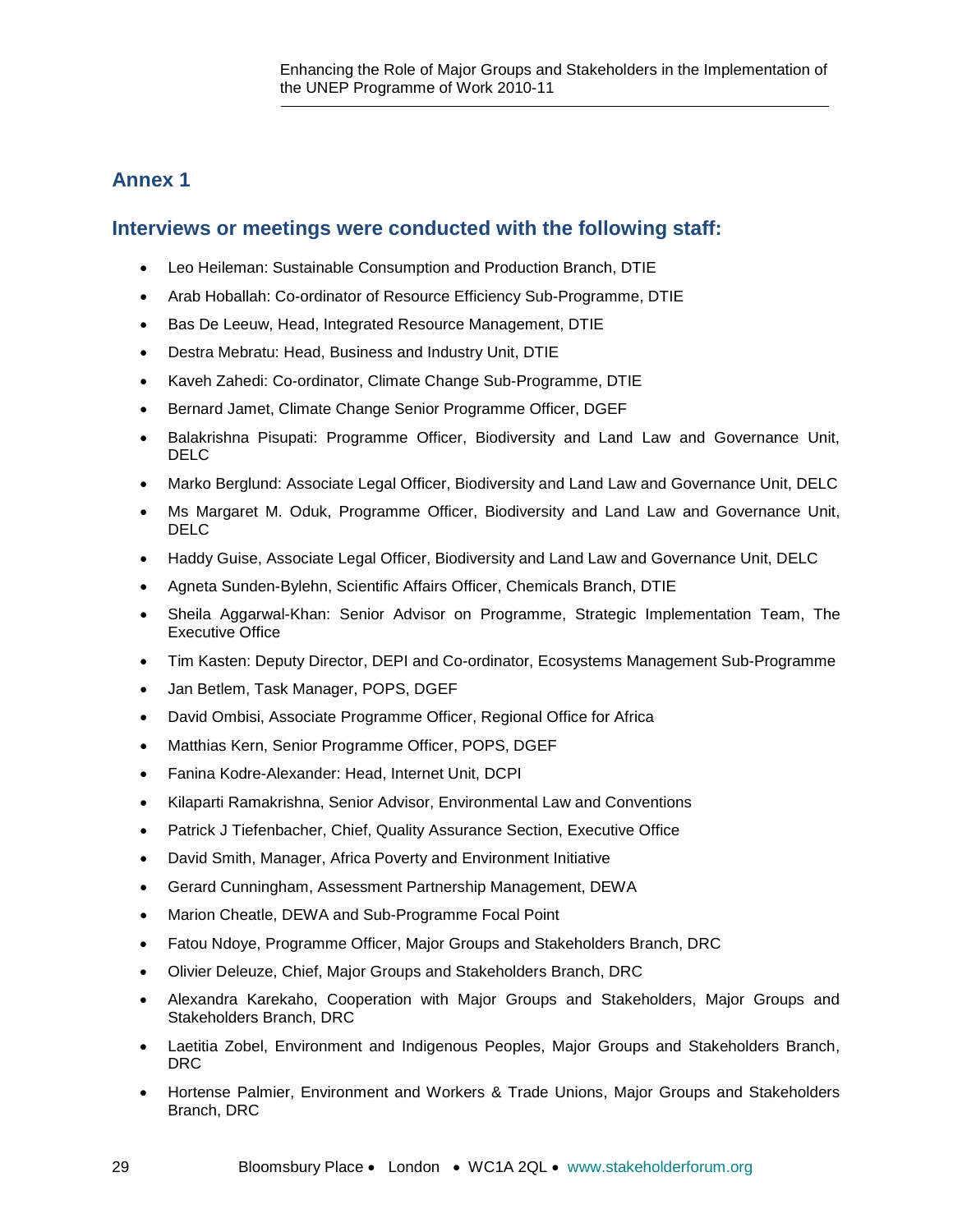# **Annex 2**

# **UNEP Partnerships and the Programme of Work Interview Guide and Questionnaire**

#### **Name: Division:**

*For the purpose of this interview, Partnership refers to any written agreement between UNEP and an external organisation representing a Major Group or Stakeholder, which obliges the latter to deliver a set of activities relating to the implementation of the Programme of Work 2010-11.*

*There are 9 Major Group, as defined by Agenda 21: Children and Youth, NGOs, Trade Unions, Business and Industry, Science and Technology, Women, Farmers, Indigenous People, Local Authorities*

#### **Recording and Co-ordinating Partnerships**

- 1. Are you familiar with all the Partnerships UNEP has with Major Groups and Stakeholders relating to your Division/ Sub-Programme?
- 2. Are details of Partnerships recorded anywhere that is accessible? What information would be useful to capture regarding Partnerships – contact details, experience, best-practice, scope? What kind of knowledge and information management tools would be appropriate? Are all Major Groups that UNEP has partnerships with registered on the Major Groups Directory?
- 3. With the new sub-programmatic matrix structure, how can co-ordination on Partnerships best be ensured between the Divisions, so that there are more UNEP-wide/Programme-wide rather than Divisional Partnerships?

#### **Major Groups Representation and Outreach**

- 1. What kind of support does each Division/Sub-Programme require in order to reach out to Major Groups and Stakeholders? E.g. advice on potential Major Groups partners, help with coordination, advice on how to outreach. Can MCSB fulfil this role for all Major Groups? Are you aware of/should there be Major Groups focal points within MGSB?
- 2. Which Major Groups would you say are most relevant to the implementation of your work? Do the partnerships that you are aware of work mostly with these Major Groups?
- 3. Do you think it is important to develop Partnerships with all Major Groups equally?
- 4. Can you name some 'key partners' who are involved in the implementation of the Programme of Work?
- 5. Would you say that the Partnerships that you are aware of are spread out equally across the regions?
- 6. What kind of support does each Division/Sub-Programme require in order to reach out to Major Groups and Stakeholders? E.g. advice on potential Major Groups partners, help with coordination, advice on how to outreach. Can MCSB fulfil this role for all Major Groups? Are you aware of/should there be Major Groups focal points within MGSB?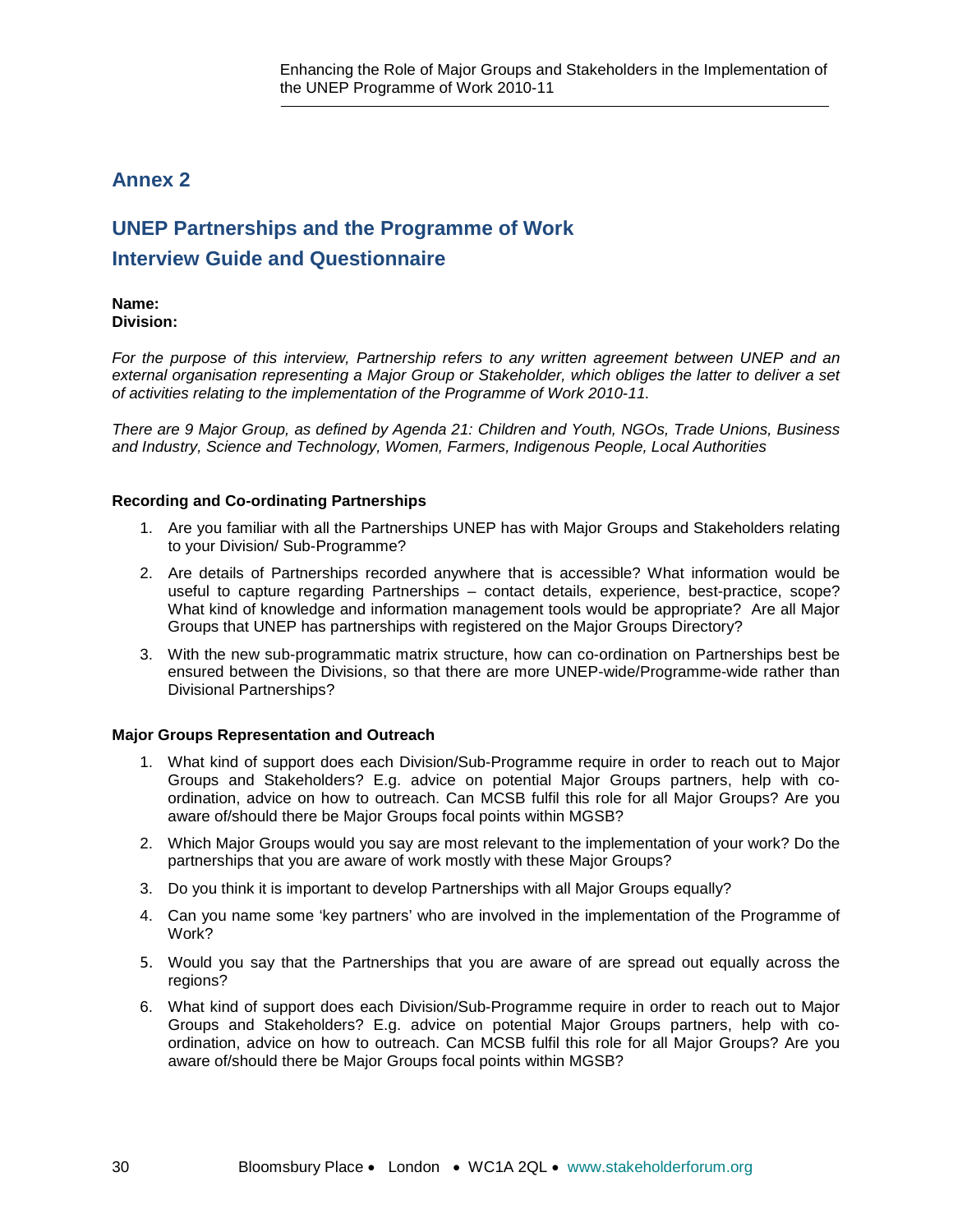#### **Building New Partnerships; Learning from Existing Partnerships**

- 1. What kinds of Partnerships do you think would be helpful and useful to implement the Programme of Work 2010-11 and the Expected Accomplishments? Can you recommend any particular Major Groups organisations who could deliver such partnerships? Consider: Research, Capacity Building, Technology Support, Demonstration Projects, Public Awareness/Communications, Multi-stakeholder dialogues (complementing and enhancing policy, UNEP as facilitator and bridge between needs and requirements of Major Groups and governments), Green Economy, Low-Carbon Development.
- 2. Based on your experience, what are some examples of successful partnerships with Major Groups and Stakeholders? Could these be replicated in other priority areas/Divisions of UNEP?
- 3. What made these Partnerships successful? Please comment on: Expectations of partners; division of roles and responsibilities; defining objectives; communication – internal and external; funding
- 4. Based on your experience, are there some examples of unsuccessful partnerships? If so, what made these partnerships fail?

#### **Partnerships Criteria**

- 1. What would you suggest should be some key considerations when establishing Partnerships? Including short-term ad hoc arrangements, vs longer-term strategic arrangements. Especially relevant where corporate sponsorship is involved.
- 2. Do you use or are you aware of any guidelines or criteria for choosing partners and establishing Partnerships with Major Groups and Stakeholders? If so, should they be expanded? Do organisations have to be accredited?
- 3. Are you aware of criteria for assessing Partnership effectiveness? If so, have you found these criteria helpful? If not, do you think it would be useful to have such criteria?

#### **Feedback loop into Policy**

1. What mechanisms exist to communicate lessons learned from partnerships into the policy cycle? Are there any reporting requirements etc?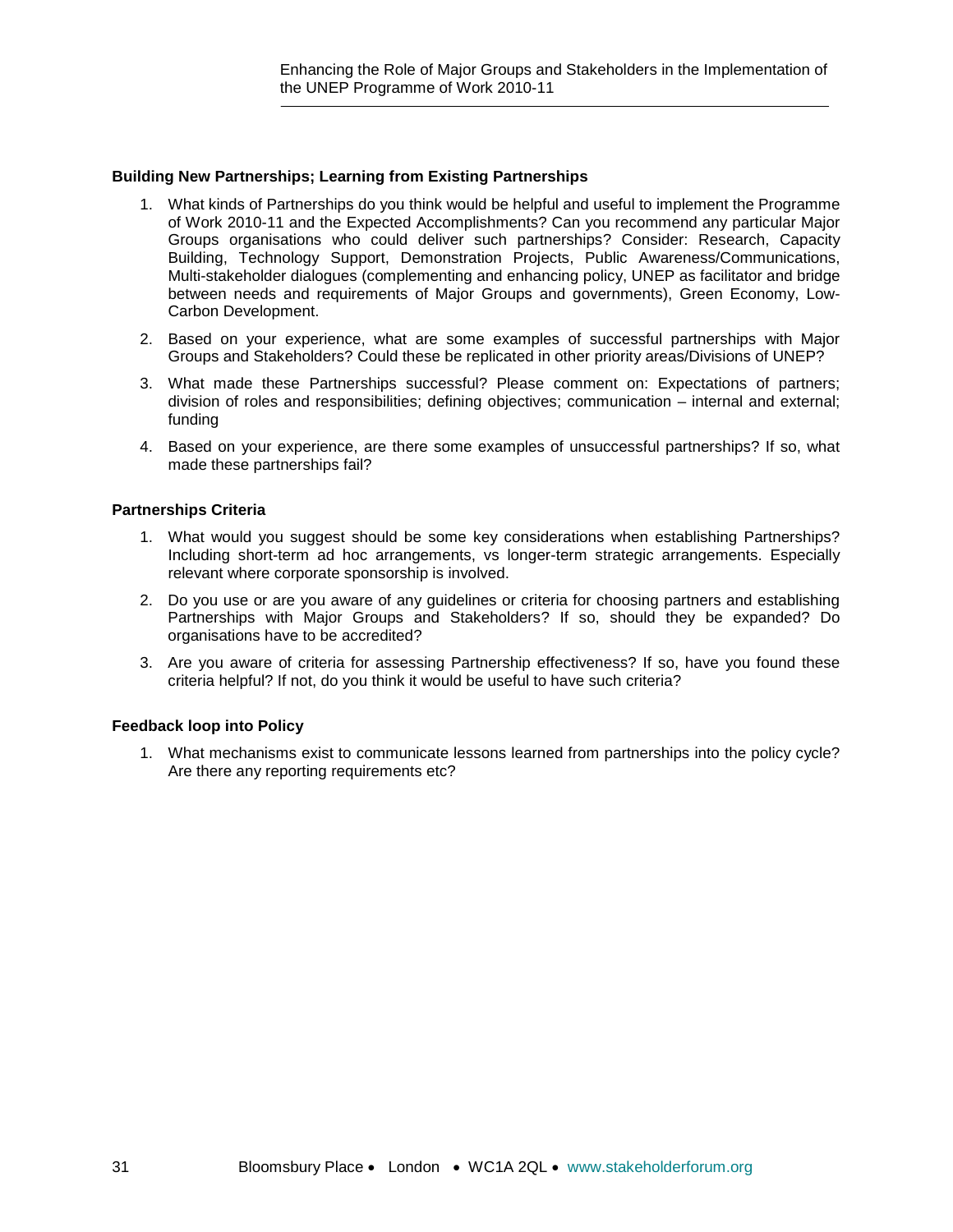# **Annex 3**

# **The Major Groups Facilitating Committee**

#### **The following 12 Regional Representatives were elected during the Regional Meetings to be members of the MGFC:**

- 1. Dr. Muhammad Al-Sayrafi, Member of the Board of Directors, Friends of the Environment Center. Non-Governmental Organisation. Qatar.
- 2. Mr. Gordon Bispham, SIDS Expert, Caribbean Policy Development Center, Non-Governmental Organisation. Barbados.
- 3. Mr. Carlos Gomez Flores, Director General, Fundacion Mundo Sustenable, Non-Governmental Organisation. Mexico.
- 4. Ms. Violet Ford, Inuit Circumpolar Council, Indigenous People. Canada
- 5. Mr. David Foster, Blue-Green Alliance, Trade Union. USA.
- 6. Ms Judith Carreras Garcia, Sustainlabour Foundation, Workers and Trade Unions. Spain.
- 7. Mrs. Mildred Mkandla, External Relations Director, EarthCare Africa. Non-Governmental Organisation. Ethiopia.
- 8. Mr. Masanori Kobayashi, Program Manager, Institute for Global Environmental Strategies, Japan.
- 9. Prof. Deo Prasad, Professor, University of New South Wales. Scientific and Technological Community. Australia.
- 10. Ms. Nuha Ma'ayt, President, General Federation of Jordanian Women. Women's Group. Jordan.
- 11. Mr. Jan-Gustav Strandenaes, Senior Policy Adviser, The Northern Alliance for Sustainability (ANPED), Non-Governmental Organisation. Norway.
- 12. Mr. Mensah Todzoro, Friends of the Earth Togo, Non-Governmental Organisation. Togo.

#### **Nominated from Major Groups to be members of the MGFC:**

- 1. Mr. Lucien Royer, ITUC, OECD (TUAC), Workers and Trade Unions. Switzerland.
- 2. Ms. Nyurguyana Dordina, RAIPON, Indigenous People. Russia federation
- 3. Mr. Ruud Schuthof, Executive Policy Assistant (to the Secretary General Mr. Konrad Otto-Zimmerman). Secretary General ICLEI - Local Governments for Sustainability. Local Authorities. Canada.
- 4. Sascha Garbizon, Director, Women in Europe for a Common Future. Women's Group. Germany.
- 5. Birgit Engelhardt, International Council of Chemicals Associations (ICCA), Business and Industry. Germany.
- 6. Daniel B Magraw Jr. President, Center for International Environmental Law (CIEL). NGOs. USA
- 7. Danielle Aletta De Man International Federation of Agricultural Producers (IFAP), Farmers. France.
- 8. Deliang Chen, Executive Director, International Council for Science, Scientific Community. France.
- 9. Sara Svensson, Tunza Youth Advisor for Europe. Tunza Youth Advisory Council. Sweden.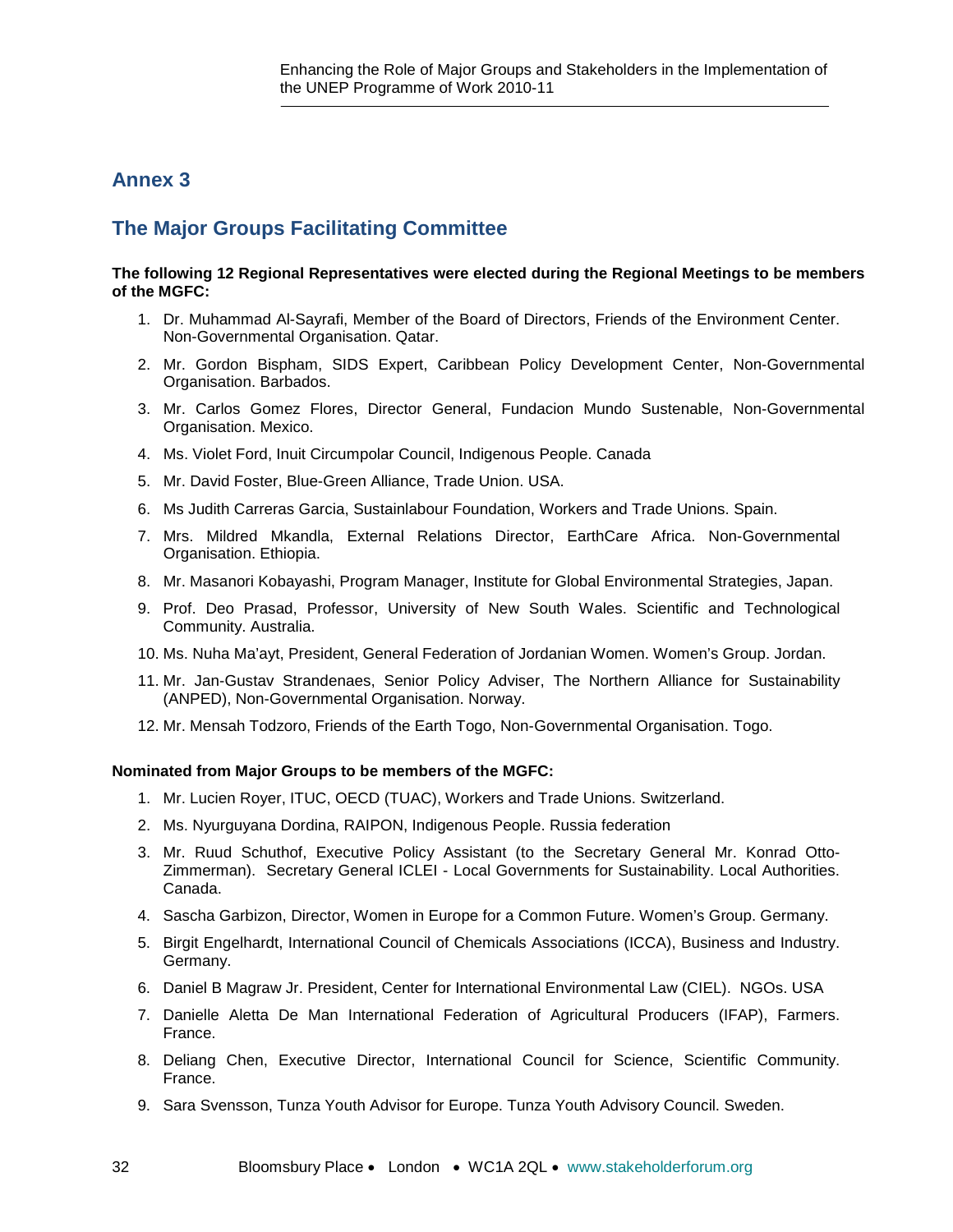#### **Members of Major Groups Facilitating Units when different from the above:**

- 1. Mr. Jan-Gustav Strandenaes, Senior Policy Adviser, The Northern Alliance for Sustainability (ANPED), Non-Governmental Organization. Norway.
- 2. Mr. Carlos Busquets, Policy Manager, International Chamber of Commerce. France.

#### **Alternates:**

- 1. Mr. Abdulaziz Sager/Mr. Mohamed Raouf, Gulf Research Centre, Scientific Community. United Arab Emirates.
- 2. Ms. Julia Clones, Women Organizing for Change in Agriculture and Natural Resource Management (WOCAN), Women. USA.
- 3. Mr. Nnimmo Bassey, Director Environmental Rights Action/Friends of the Earth Nigeria. NGOs. Nigeria.